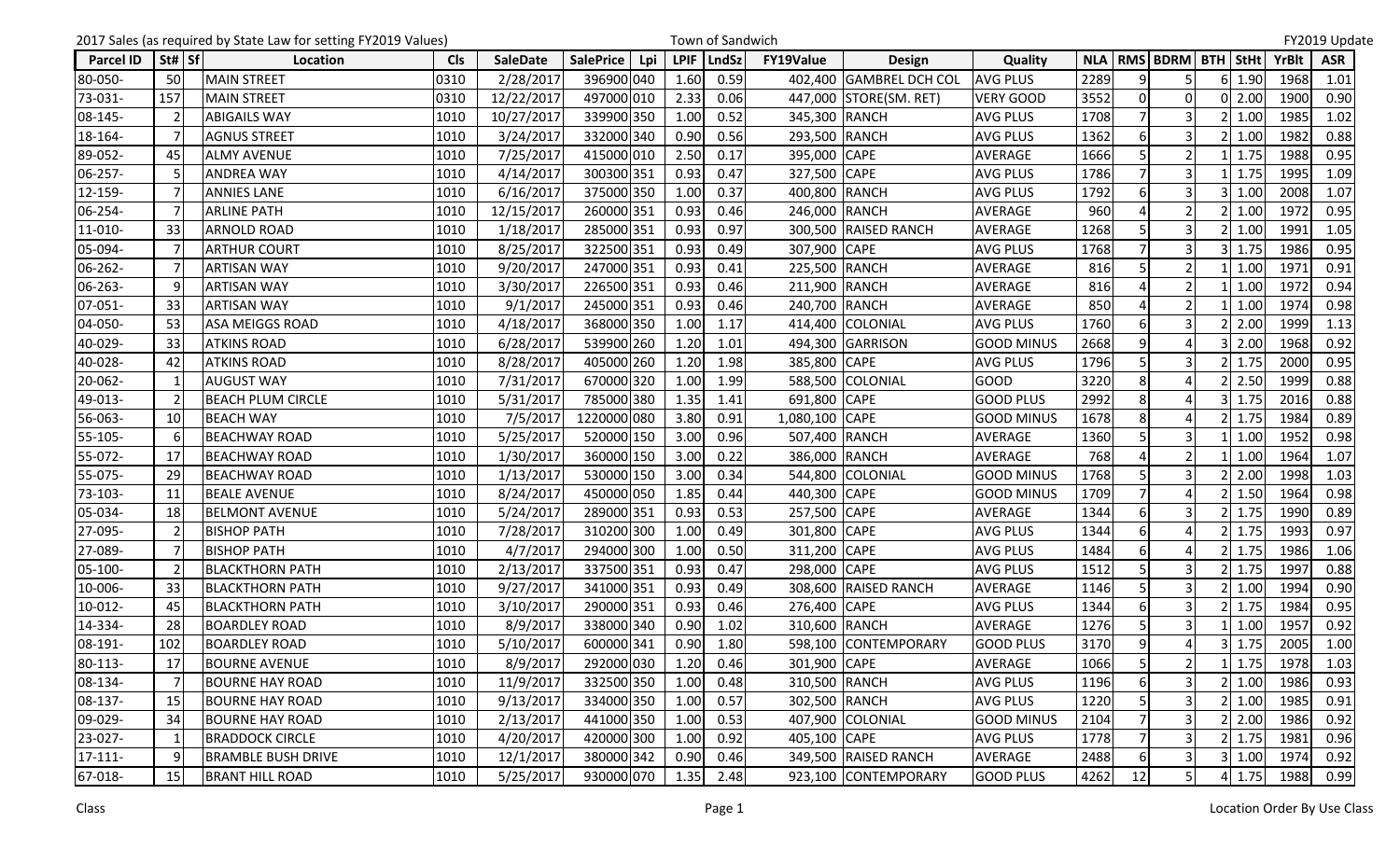|                  |                 | 2017 Sales (as required by State Law for setting FY2019 Values) |            |                 |                         |             | Town of Sandwich |                  |                         |                   |      |          |                               |               |       | FY2019 Update |
|------------------|-----------------|-----------------------------------------------------------------|------------|-----------------|-------------------------|-------------|------------------|------------------|-------------------------|-------------------|------|----------|-------------------------------|---------------|-------|---------------|
| <b>Parcel ID</b> | St#   Sf        | Location                                                        | <b>Cls</b> | <b>SaleDate</b> | <b>SalePrice</b><br>Lpi | <b>LPIF</b> | <b>LndSz</b>     | <b>FY19Value</b> | <b>Design</b>           | Quality           |      |          | NLA   RMS   BDRM   BTH   StHt |               | YrBlt | <b>ASR</b>    |
| 31-087-          |                 | <b>BRIAR PATCH CIRCLE</b>                                       | 1010       | 5/31/2017       | 387000 290              | 1.05        | 0.46             | 334,000 CAPE     |                         | <b>GOOD MINUS</b> | 1596 |          | 3                             | 1.75          | 1977  | 0.86          |
| 39-064-          |                 | <b>BRIDLE PATH</b>                                              | 1010       | 11/24/2017      | 383000 240              | 1.15        | 0.50             | 403,500 CAPE     |                         | <b>AVG PLUS</b>   | 2572 |          | 4                             | 1.75          | 1976  | 1.05          |
| 23-126-          | 17              | <b>BUCKINGHAM DRIVE</b>                                         | 1010       | 3/16/2017       | 350000 300              | 1.00        | 0.46             |                  | 337,400 COLONIAL        | <b>AVG PLUS</b>   | 1876 | 8        | 4                             | 2.00          | 1979  | 0.96          |
| 09-133-          |                 | <b>BUNKER CIRCLE</b>                                            | 1010       | 4/10/2017       | 415000 350              | 1.00        | 0.50             | 427,000 CAPE     |                         | <b>AVG PLUS</b>   | 2975 |          |                               | 1.75          | 1986  | 1.03          |
| 23-456-          |                 | <b>BURNING TREE LANE</b>                                        | 1010       | 3/31/2017       | 382500 300              | 1.00        | 0.45             | 351,300 CAPE     |                         | <b>GOOD MINUS</b> | 1908 |          | Δ                             | 1.75          | 1970  | 0.92          |
| 54-043-          |                 | <b>CAPTAIN TEACH ROAD</b>                                       | 1010       | 6/9/2017        | 475000 140              | 2.25        | 0.26             | 402,100 CAPE     |                         | <b>AVG PLUS</b>   | 1767 |          | $\mathbf{a}$                  | 1.75          | 1998  | 0.85          |
| 54-045-          |                 | <b>CAPTAIN TEACH ROAD</b>                                       | 1010       | 6/22/2017       | 390000 140              | 2.25        | 0.30             | 396,700 RANCH    |                         | AVERAGE           | 1288 |          | $\overline{3}$                | 1.00          | 1969  | 1.02          |
| 55-190-          | 27              | <b>CARLETON DRIVE</b>                                           | 1010       | 7/14/2017       | 663000 160              | 1.93        | 1.08             | 667,000 CAPE     |                         | <b>GOOD PLUS</b>  | 2604 |          |                               | 1.75          | 1997  | 1.01          |
| 94-050-          | 27              | <b>CHADWELL AVENUE</b>                                          | 1010       | 2/21/2017       | 475000 010              | 2.50        | 0.11             | 459,600 CAPE     |                         | <b>GOOD MINUS</b> | 1728 | 61       | 3                             | 1.90          | 1979  | 0.97          |
| 23-329-          |                 | <b>CHAPAQUOIT WAY</b>                                           | 1010       | 7/27/2017       | 311000 300              | 1.00        | 0.50             | 322,100          | <b>CAPE</b>             | <b>AVG PLUS</b>   | 1638 |          | $\Delta$                      | 1.75          | 1975  | 1.04          |
| 23-323-          | <b>16</b>       | <b>CHAPAQUOIT WAY</b>                                           | 1010       | 8/31/2017       | 349900 300              | 1.00        | 0.34             | 312,700 CAPE     |                         | <b>AVG PLUS</b>   | 1824 |          | Δ                             | 1.50          | 1973  | 0.89          |
| 66-014-          |                 | <b>CHARLES STREET</b>                                           | 1010       | 12/12/2017      | 270000 240              | 1.15        | 0.29             | 234,100 RANCH    |                         | <b>AVG PLUS</b>   | 876  |          |                               | 1.00          | 1955  | 0.87          |
| 22-071-          |                 | <b>CHAUCER STREET</b>                                           | 1010       | 7/31/2017       | 406000 300              | 1.00        | 0.45             |                  | 358,700 COLONIAL        | <b>GOOD MINUS</b> | 1648 | 6        | $\overline{\mathbf{3}}$       | 2.00          | 2013  | 0.88          |
| 38-200-          |                 | <b>CHRISTOPHER HOLLOW ROAD</b>                                  | 1010       | 11/14/2017      | 325000 240              | 1.15        | 0.44             | 336,100 RANCH    |                         | <b>GOOD MINUS</b> | 1413 | 8        | $\overline{3}$                | 1.00          | 1982  | 1.03          |
| 80-011-          |                 | <b>CLEMENT STREET</b>                                           | 1010       | 4/25/2017       | 328500 030              | 1.20        | 0.34             | 299,000 CAPE     |                         | <b>AVERAGE</b>    | 1428 | 6        | $\overline{\mathbf{3}}$       | 1.75          | 1966  | 0.91          |
| 13-227-          | 21              | <b>CLIPPER CIRCLE</b>                                           | 1010       | 10/13/2017      | 337500 340              | 0.90        | 0.35             | 294,300 CAPE     |                         | <b>AVG PLUS</b>   | 1428 |          | 3                             | 1.75          | 2004  | 0.87          |
| 13-245-          | 24              | <b>CLIPPER CIRCLE</b>                                           | 1010       | 8/31/2017       | 328000 340              | 0.90        | 0.43             |                  | 282,000 SALTBOX         | <b>AVG PLUS</b>   | 1428 |          | 3                             | 1.75          | 2004  | 0.86          |
| 13-237-          | 41              | <b>CLIPPER CIRCLE</b>                                           | 1010       | 1/11/2017       | 327500 340              | 0.90        | 0.41             | 345,700 CAPE     |                         | <b>AVG PLUS</b>   | 1666 |          | $\overline{3}$                | 1.75          | 2004  | 1.06          |
| 17-176-          | 238             | <b>COTUIT ROAD</b>                                              | 1010       | 7/24/2017       | 300000 341              | 0.90        | 0.95             | 298,700 RANCH    |                         | <b>AVG PLUS</b>   | 1062 | 6        | $\overline{3}$                | 1.00          | 1985  | 1.00          |
| 06-041-          | 13              | <b>COUNTRY FARM ROAD</b>                                        | 1010       | 12/27/2017      | 425000 351              | 0.93        | 0.46             | 422,200 CAPE     |                         | <b>GOOD MINUS</b> | 2797 |          |                               | 1.75          | 1973  | 0.99          |
| 06-044-          | 19              | <b>COUNTRY FARM ROAD</b>                                        | 1010       | 7/19/2017       | 311400 351              | 0.93        | 0.63             | 281,300 RANCH    |                         | <b>AVG PLUS</b>   | 1164 |          | 3                             | 1.00          | 1985  | 0.90          |
| 07-006-          | 13              | <b>CRAFT ROAD</b>                                               | 1010       | 4/12/2017       | 328000 351              | 0.93        | 0.46             | 354,400 CAPE     |                         | <b>AVG PLUS</b>   | 1444 |          | 3                             | 1.75          | 1998  | 1.08          |
| 50-070-          | 19              | <b>CRANBERRY TRAIL</b>                                          | 1010       | 4/14/2017       | 565000 071              | 1.85        | 0.56             | 553,700 CAPE     |                         | <b>GOOD PLUS</b>  | 2118 | 6        | 3                             | 1.75          | 2000  | 0.98          |
| 26-006-          |                 | <b>CRESCENT HILL ROAD</b>                                       | 1010       | 3/17/2017       | 561500 290              | 1.05        | 0.91             |                  | 561,700 COLONIAL        | <b>GOOD PLUS</b>  | 2752 |          |                               | 2.00          | 2003  | 1.00          |
| 26-008-          | 17              | <b>CRESCENT HILL ROAD</b>                                       | 1010       | 2/6/2017        | 725000 290              | 1.05        | 0.76             |                  | 701,400 COLONIAL        | <b>GOOD</b>       | 4039 | 10       | Δ                             | 2.00          | 2006  | 0.97          |
| 26-009-          | 18              | <b>CRESCENT HILL ROAD</b>                                       | 1010       | 12/19/2017      | 635000 290              | 1.05        | 0.90             |                  | 601,400 COLONIAL        | <b>GOOD</b>       | 3020 | 8        | 4                             | 2.00          | 2002  | 0.95          |
| 34-040-          | 31              | <b>CRESTVIEW DRIVE</b>                                          | 1010       | 5/8/2017        | 386250 260              | 1.20        | 0.53             | 342,800 RANCH    |                         | <b>AVG PLUS</b>   | 1624 | 8        | 3                             | 1.00          | 1973  | 0.89          |
| 34-028-          | 34              | <b>CRESTVIEW DRIVE</b>                                          | 1010       | 7/12/2017       | 439500 260              | 1.20        | 0.45             |                  | 365,600 COLONIAL        | <b>GOOD MINUS</b> | 1828 |          | 4                             | 2.00          | 1971  | 0.83          |
| 06-032-          |                 | <b>CROSS HILL ROAD</b>                                          | 1010       | 6/19/2017       | 385000 351              | 0.93        | 0.58             | 368,000 CAPE     |                         | <b>AVG PLUS</b>   | 2533 | 6        | 3                             | 1.75          | 1991  | 0.96          |
| 06-151-          | 11              | <b>CROSS HILL ROAD</b>                                          | 1010       | 5/15/2017       | 305000 351              | 0.93        | 0.48             | 314,700 CAPE     |                         | <b>AVG PLUS</b>   | 1608 | 5        | $\overline{3}$                | 1.50          | 1988  | 1.03          |
| 38-120-          | 12 <sup>1</sup> | <b>CROWELL ROAD</b>                                             | 1010       | 8/15/2017       | 285000 240              | 1.15        | 0.40             | 303,200 CAPE     |                         | <b>AVG PLUS</b>   | 1584 | $6 \mid$ | $\overline{3}$                | 1.00          | 1970  | 1.06          |
| 38-116-          | 13              | <b>CROWELL ROAD</b>                                             | 1010       | 2/16/2017       | 355000 240              | 1.15        | 0.41             | 308,400 RANCH    |                         | <b>AVG PLUS</b>   | 1288 | 6        | $\overline{\mathbf{3}}$       | 1.00          | 1969  | 0.87          |
| 81-112-          |                 | <b>DALE TERRACE</b>                                             | 1010       | 11/1/2017       | 440000 030              | 1.20        | 0.44             | 380,500 CAPE     |                         | <b>GOOD MINUS</b> | 1764 |          | 3                             | 1.75          | 1967  | 0.86          |
| 06-332-          | 15              | <b>DANA ROAD</b>                                                | 1010       | 9/22/2017       | 350000 351              | 0.93        | 0.47             | 318,700 CAPE     |                         | <b>AVG PLUS</b>   | 1875 | 5        | $\overline{\mathbf{3}}$       | 1.75          | 1990  | 0.91          |
| 18-224-          | 11              | <b>DEEP HOLE WAY</b>                                            | 1010       | 12/21/2017      | 299900 340              | 0.90        | 0.45             | 259,900 CAPE     |                         | AVERAGE           | 1512 | 6        |                               | 1.75          | 1987  | 0.87          |
| 29-001-          |                 | <b>DEERWOOD DRIVE</b>                                           | 1010       | 11/20/2017      | 289400 300              | 1.00        | 0.65             |                  | 280,900 GAMBREL DCH COL | <b>AVG PLUS</b>   | 1536 |          | 3                             | 1.90          | 1972  | 0.97          |
| 74-062-          | 10              | <b>DEWEY AVENUE</b>                                             | 1010       | 6/16/2017       | 400100 050              | 1.85        | 0.54             |                  | 404,500 RAISED RANCH    | AVERAGE           | 2097 |          | $\overline{3}$                | 1.00          | 1964  | 1.01          |
| 88-275-          | 20              | <b>DEXTER AVENUE</b>                                            | 1010       | 7/3/2017        | 432000 010              | 2.50        | 0.46             | 374,200 RANCH    |                         | AVERAGE           | 1273 | 5        | $\overline{\mathbf{3}}$       | $2 \mid 1.00$ | 1971  | 0.87          |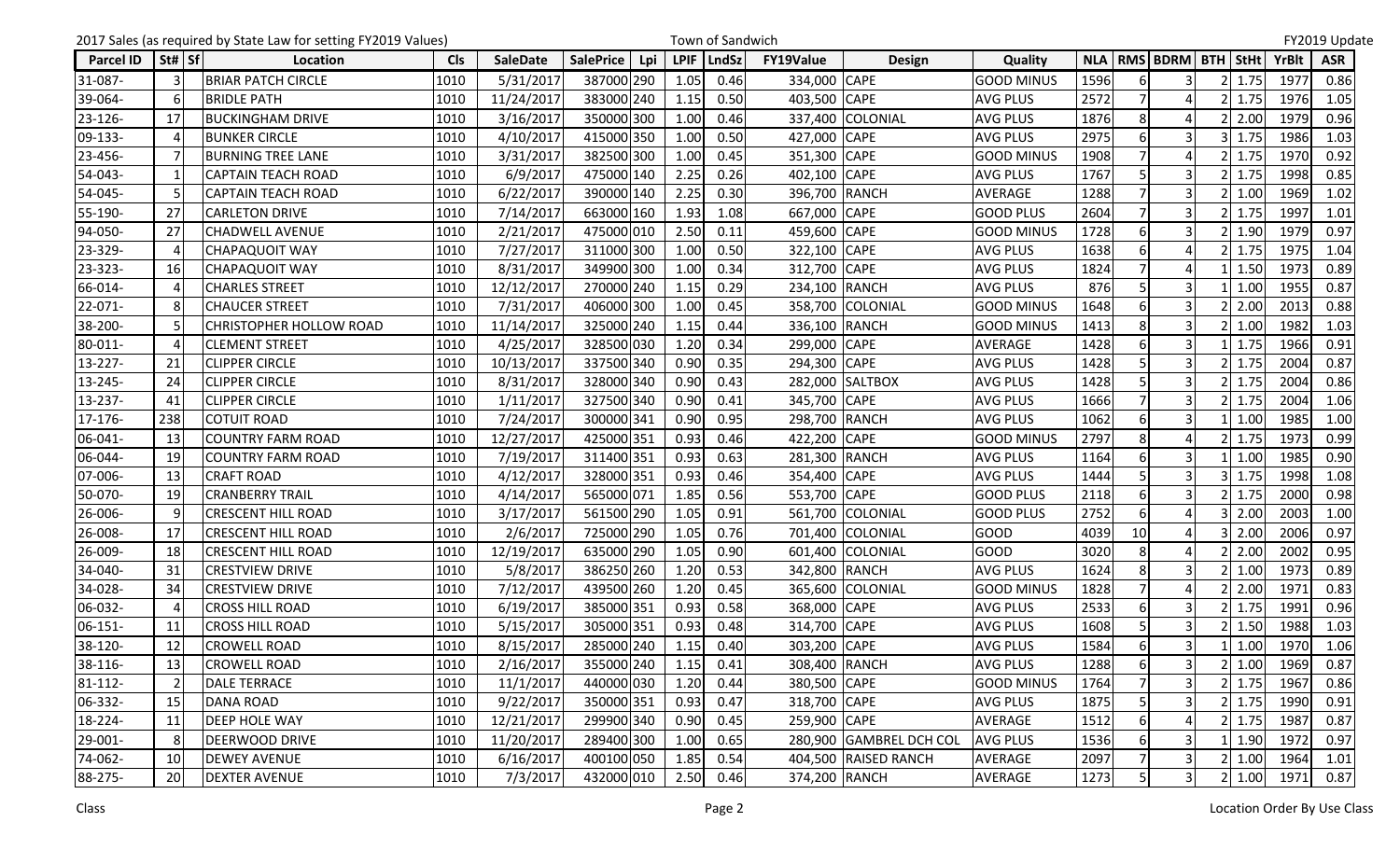|                  |        | 2017 Sales (as required by State Law for setting FY2019 Values) |            |                 |                                |             | Town of Sandwich |                  |                         |                     |      |                |                               |      |       | FY2019 Update |
|------------------|--------|-----------------------------------------------------------------|------------|-----------------|--------------------------------|-------------|------------------|------------------|-------------------------|---------------------|------|----------------|-------------------------------|------|-------|---------------|
| <b>Parcel ID</b> | St# Sf | Location                                                        | <b>Cls</b> | <b>SaleDate</b> | <b>SalePrice</b><br><b>Lpi</b> | <b>LPIF</b> | <b>LndSz</b>     | <b>FY19Value</b> | <b>Design</b>           | Quality             |      |                | NLA   RMS   BDRM   BTH   StHt |      | YrBlt | <b>ASR</b>    |
| 88-086-          | 22     | <b>DILLINGHAM AVENUE</b>                                        | 1010       | 3/10/2017       | 359000 010                     | 2.50        | 0.12             |                  | 306,300 CONTEMPORARY    | <b>AVG PLUS</b>     | 918  |                | 2                             | 1.50 | 1950  | 0.85          |
| 88-239-          | 70     | <b>DILLINGHAM AVENUE</b>                                        | 1010       | 4/6/2017        | 570000 010                     | 2.50        | 0.17             |                  | 541,100 COLONIAL        | <b>AVG PLUS</b>     | 2128 |                | 3                             | 2.00 | 2002  | 0.95          |
| 18-025-          | 30     | <b>EASTERLY DRIVE</b>                                           | 1010       | 3/24/2017       | 313000 300                     | 1.00        | 0.48             | 297,700 RANCH    |                         | AVERAGE             | 1232 | 5              | 3                             | 1.00 | 1989  | 0.95          |
| 18-041-          | 33     | <b>EASTERLY DRIVE</b>                                           | 1010       | 2/27/2017       | 315500 300                     | 1.00        | 0.48             | 309,200 RANCH    |                         | <b>AVG PLUS</b>     | 1444 |                |                               | 1.00 | 1991  | 0.98          |
| 18-049-          | 49     | <b>EASTERLY DRIVE</b>                                           | 1010       | 9/26/2017       | 395000 300                     | 1.00        | 0.53             |                  | 404,300 COLONIAL        | <b>GOOD MINUS</b>   | 2128 | 8              | Δ                             | 2.00 | 1996  | 1.02          |
| 09-321-          | 16     | <b>EVERGREEN DRIVE</b>                                          | 1010       | 8/31/2017       | 313000 350                     | 1.00        | 0.49             | 327,700 RANCH    |                         | AVERAGE             | 1456 | 6              | 3                             | 1.00 | 1984  | 1.05          |
| 04-048-          |        | <b>EVSUN DRIVE</b>                                              | 1010       | 6/12/2017       | 303000 350                     | 1.00        | 0.49             |                  | 310,100 RAISED RANCH    | <b>AVG PLUS</b>     | 1610 | $6 \mid$       | $\overline{3}$                | 1.00 | 1977  | 1.02          |
| 06-297-          | 41     | <b>FALMOUTH-SANDWICH ROAD</b>                                   | 1010       | 12/21/2017      | 292000 351                     | 0.93        | 0.46             | 293,200 CAPE     |                         | AVERAGE             | 1428 |                | $\overline{2}$                | 1.75 | 1986  | 1.00          |
| 14-017-          | 12     | <b>FARMERSVILLE ROAD</b>                                        | 1010       | 8/3/2017        | 272900 340                     | 0.90        | 1.03             | 241,900 OTHER    |                         | <b>AVG PLUS</b>     | 713  |                | $\overline{2}$                | 1.50 | 1978  | 0.89          |
| 18-291-          | 193    | <b>FARMERSVILLE ROAD</b>                                        | 1010       | 4/27/2017       | 290000 340                     | 0.90        | 0.45             | 243,600 RANCH    |                         | AVERAGE             | 1056 |                | $\overline{3}$                | 1.00 | 1978  | 0.84          |
| 72-002-          |        | <b>FAUNCE MOUNTAIN ROAD</b>                                     | 1010       | 1/19/2017       | 360000 040                     | 1.15        | 0.58             | 383,800 CAPE     |                         | <b>GOOD MINUS</b>   | 2395 |                | 3                             | 1.75 | 1971  | 1.07          |
| 93-058-          | 12     | <b>FEAKE AVENUE</b>                                             | 1010       | 4/27/2017       | 265000 010                     | 2.50        | 0.11             | 283,100 CAPE     |                         | <b>AVERAGE</b>      | 884  |                | $\overline{2}$                | 1.50 | 1966  | 1.07          |
| 94-024-          | 37     | <b>FEAKE AVENUE</b>                                             | 1010       | 2/27/2017       | 361000 010                     | 2.50        | 0.11             | 336,800 CAPE     |                         | <b>GOOD MINUS</b>   | 1068 |                | 3                             | 1.75 | 1976  | 0.93          |
| 40-002-          |        | <b>FIELDSTONE DRIVE</b>                                         | 1010       | 6/23/2017       | 688900 260                     | 1.20        | 1.53             | 703,300 CAPE     |                         | <b>EXCLNT MINUS</b> | 3551 | 10             | 5                             | 1.60 | 1995  | 1.02          |
| 14-318-          |        | <b>FIRETHORN LANE</b>                                           | 1010       | 9/25/2017       | 960000 161                     | 1.75        | 0.44             |                  | 907,100 CONTEMPORARY    | <b>EXCLNT PLUS</b>  | 3833 | 10             | 3                             | 1.90 | 2004  | 0.94          |
| 68-064-          | 15     | <b>FOSTER ROAD</b>                                              | 1010       | 4/28/2017       | 700000 070                     | 1.35        | 2.50             | 553,000 OTHER    |                         | <b>GOOD</b>         | 1920 |                | 3                             | 2.00 | 1950  | 0.79          |
| 31-073-          |        | <b>FOX RUN</b>                                                  | 1010       | 11/14/2017      | 440000 290                     | 1.05        | 0.59             | 416,600 CAPE     |                         | <b>GOOD MINUS</b>   | 2322 | 8              | 3                             | 1.75 | 1977  | 0.95          |
| 31-082-          | 27     | <b>FOX RUN</b>                                                  | 1010       | 12/21/2017      | 370000 290                     | 1.05        | 0.56             | 349,000 CAPE     |                         | <b>AVERAGE</b>      | 1638 | 6              | 3                             | 1.75 | 1978  | 0.94          |
| 24-214-          |        | FOX TROT RUN                                                    | 1010       | 4/25/2017       | 1390000 390                    | 1.93        | 1.51             |                  | 1,059,000 CONTEMPORARY  | <b>SUPER MINUS</b>  | 3650 | 8              | 3                             | 2.00 | 2017  | 0.76          |
| 56-038-          |        | <b>FOXCROFT LANE</b>                                            | 1010       | 4/13/2017       | 1700000 210                    | 9.25        | 2.70             | 1,808,100 RANCH  |                         | <b>GOOD MINUS</b>   | 1268 |                | 2 <sub>l</sub>                | 1.00 | 1964  | 1.06          |
| 94-061-          | 16     | <b>FREEMAN AVENUE</b>                                           | 1010       | 8/18/2017       | 368000 010                     | 2.50        | 0.11             |                  | 361,400 GARRISON        | AVERAGE             | 1504 |                | $\mathfrak{p}$                | 1.00 | 1957  | 0.98          |
| 94-091-          | 51 IR  | <b>FREEMAN AVENUE</b>                                           | 1010       | 7/31/2017       | 920000 020                     | 6.75        | 0.27             |                  | 955,500 SALTBOX         | <b>GOOD</b>         | 1743 | 6              | 3                             | 2.25 | 1987  | 1.04          |
| 89-090-          | 65     | <b>FREEMAN AVENUE</b>                                           | 1010       | 3/31/2017       | 485000 010                     | 2.50        | 0.16             | 454,700 CAPE     |                         | <b>AVG PLUS</b>     | 1568 |                | 3                             | 1.75 | 1987  | 0.94          |
| 83-013-          |        | <b>FREEMAN STREET</b>                                           | 1010       | 11/27/2017      | 350000 050                     | 1.85        | 0.08             |                  | 311,200 ANTIQUE 2       | <b>AVERAGE</b>      | 1542 |                | 3                             | 1.75 | 1857  | 0.89          |
| 08-017-          | 3A     | <b>GOLF LINKS CIRCLE</b>                                        | 1010       | 6/29/2017       | 411000 350                     | 1.00        | 0.59             | 422,000 RANCH    |                         | <b>GOOD</b>         | 1696 |                | 3                             | 1.00 | 1994  | 1.03          |
| 11-209-          | 16     | <b>GRAND OAK ROAD</b>                                           | 1010       | 4/27/2017       | 353500 342                     | 0.90        | 0.60             |                  | 355,800 SALTBOX         | <b>GOOD MINUS</b>   | 2116 | 8              | Δ                             | 2.00 | 1986  | 1.01          |
| 16-019-          | 63     | <b>GRAND OAK ROAD</b>                                           | 1010       | 6/1/2017        | 442000 342                     | 0.90        | 1.96             |                  | 458,400 COLONIAL        | <b>GOOD MINUS</b>   | 2356 |                |                               | 2.50 | 2013  | 1.04          |
| 16-038-          | 68     | <b>GRAND OAK ROAD</b>                                           | 1010       | 3/1/2017        | 347500 342                     | 0.90        | 0.59             | 376,500 CAPE     |                         | <b>GOOD MINUS</b>   | 2009 |                | $\overline{3}$                | 1.75 | 1996  | 1.08          |
| 11-106-          | 26     | <b>GRANDWOOD DRIVE</b>                                          | 1010       | 12/22/2017      | 399999 342                     | 0.90        | 0.57             |                  | 358,400 GARRISON        | <b>AVG PLUS</b>     | 1568 | 6              | 3                             | 2.00 | 1986  | 0.90          |
| 11-102-          | 34     | <b>GRANDWOOD DRIVE</b>                                          | 1010       | 10/6/2017       | 420000 342                     | 0.90        | 0.57             |                  | 396,000 GAMBREL DCH COL | <b>AVG PLUS</b>     | 2638 |                |                               | 2.00 | 1986  | 0.94          |
| 14-093-          | 61     | <b>GREAT HILL ROAD</b>                                          | 1010       | 10/2/2017       | 350200 320                     | 1.00        | 0.46             | 276,500 RANCH    |                         | <b>AVG PLUS</b>     | 1216 | 6 <sup>1</sup> | 3                             | 1.00 | 1982  | 0.79          |
| 25-088-          | 193    | <b>GREAT HILL ROAD</b>                                          | 1010       | 1/23/2017       | 546500 291                     | 1.05        | 1.85             |                  | 511,200 COLONIAL        | <b>GOOD MINUS</b>   | 2240 | $\overline{7}$ | 3                             | 2.00 | 2005  | 0.94          |
| 30-203-          |        | <b>GREAT HILLS DRIVE</b>                                        | 1010       | 1/20/2017       | 432000 290                     | 1.05        | 0.63             | 391,400 CAPE     |                         | <b>GOOD MINUS</b>   | 2120 | 6              | 3                             | 1.75 | 1979  | 0.91          |
| 09-106-          |        | <b>GREEN VIEW CIRCLE</b>                                        | 1010       | 8/31/2017       | 356900 350                     | 1.00        | 0.47             |                  | 338,100 CONTEMPORARY    | <b>AVG PLUS</b>     | 2013 | 6              | $\overline{\mathbf{3}}$       | 2.00 | 1985  | 0.95          |
| 09-111-          |        | <b>GREEN VIEW CIRCLE</b>                                        | 1010       | 9/20/2017       | 448500 350                     | 1.00        | 0.54             | 381,800 CAPE     |                         | <b>AVG PLUS</b>     | 2344 | 8              |                               | 1.75 | 1981  | 0.85          |
| 17-086-          | 20     | <b>GREENVILLE DRIVE</b>                                         | 1010       | 10/11/2017      | 289000 342                     | 0.90        | 0.45             |                  | 315,400 RAISED RANCH    | AVERAGE             | 2354 |                | 4                             | 1.00 | 1974  | 1.09          |
| 16-077-          | 66     | <b>GREENVILLE DRIVE</b>                                         | 1010       | 6/23/2017       | 455000 342                     | 0.90        | 1.39             |                  | 389,600 GARRISON        | <b>GOOD MINUS</b>   | 2088 |                | 4                             | 2.00 | 1988  | 0.86          |
| 17-011-          | 86     | <b>GREENVILLE DRIVE</b>                                         | 1010       | 8/15/2017       | 340000 342                     | 0.90        | 1.39             |                  | 361,500 GARRISON        | <b>AVG PLUS</b>     | 1828 |                | $\overline{3}$                | 2.00 | 1993  | 1.06          |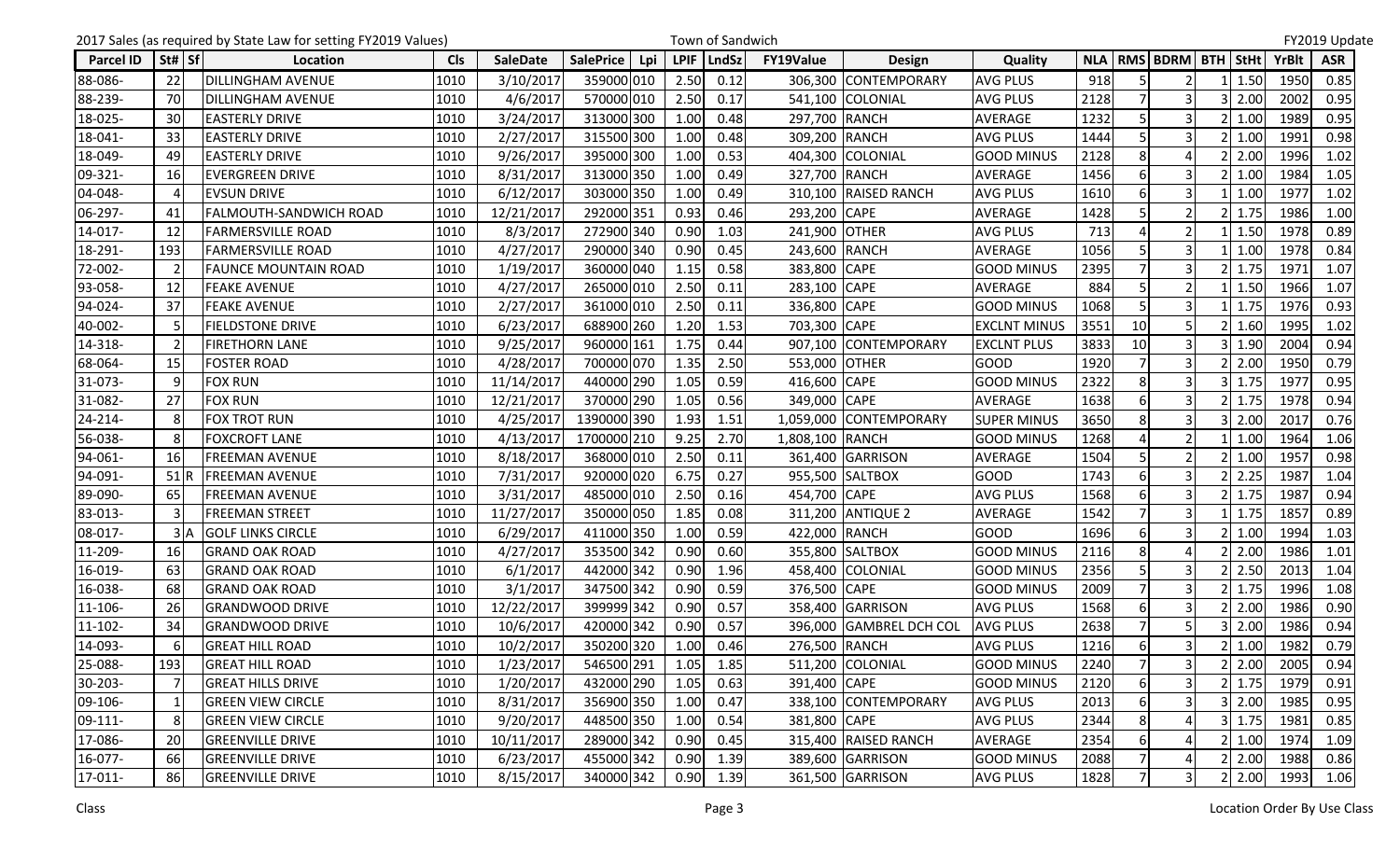|           |        | 2017 Sales (as required by State Law for setting FY2019 Values) |            |                 |                         |             | Town of Sandwich |               |                         |                   |      |                |                               |            |       | FY2019 Update |
|-----------|--------|-----------------------------------------------------------------|------------|-----------------|-------------------------|-------------|------------------|---------------|-------------------------|-------------------|------|----------------|-------------------------------|------------|-------|---------------|
| Parcel ID | St# Sf | Location                                                        | <b>Cls</b> | <b>SaleDate</b> | <b>SalePrice</b><br>Lpi | <b>LPIF</b> | <b>LndSz</b>     | FY19Value     | <b>Design</b>           | Quality           |      |                | NLA   RMS   BDRM   BTH   StHt |            | YrBlt | <b>ASR</b>    |
| 07-012-   |        | <b>GUILD ROAD</b>                                               | 1010       | 3/13/2017       | 250000 351              | 0.93        | 0.50             | 248,300 RANCH |                         | AVERAGE           | 1056 |                | 3                             | 1.00       | 1973  | 0.99          |
| 07-043-   | 19     | <b>GUILD ROAD</b>                                               | 1010       | 10/26/2017      | 200000 351              | 0.93        | 0.52             | 212,300 RANCH |                         | <b>AVG MINUS</b>  | 850  |                | 2 <sub>l</sub>                | 1.00       | 1972  | 1.06          |
| 39-105-   | 58     | <b>GULLY LANE</b>                                               | 1010       | 7/14/2017       | 360000 240              | 1.15        | 0.46             | 333,800 CAPE  |                         | <b>AVG PLUS</b>   | 1596 | 8              | 3                             | 1.75       | 1983  | 0.93          |
| 39-086-   | 69     | <b>GULLY LANE</b>                                               | 1010       | 12/21/2017      | 290000 240              | 1.15        | 0.45             | 305,400 RANCH |                         | AVERAGE           | 1496 | 6              | 3                             | 1.00       | 1973  | 1.05          |
| 08-174-   | 60     | <b>HARLOW ROAD</b>                                              | 1010       | 4/18/2017       | 330000 350              | 1.00        | 0.62             | 320,500 RANCH |                         | <b>AVG PLUS</b>   | 1476 |                | 3                             | 1.00       | 1985  | 0.97          |
| 20-152-   |        | <b>HIGHFIELD DRIVE</b>                                          | 1010       | 5/18/2017       | 461000 320              | 1.00        | 0.55             | 420,400 CAPE  |                         | <b>GOOD MINUS</b> | 2352 | 8              | 3                             | 1.75       | 1984  | 0.91          |
| 20-157-   | 19     | <b>HIGHFIELD DRIVE</b>                                          | 1010       | 3/24/2017       | 480000 320              | 1.00        | 0.56             |               | 493,600 COLONIAL        | <b>GOOD PLUS</b>  | 2296 | $\overline{9}$ |                               | 2.50       | 1994  | 1.03          |
| 38-184-   |        | <b>HIGHRIDGE LANE</b>                                           | 1010       | 3/28/2017       | 362000 240              | 1.15        | 0.49             |               | 345,400 COLONIAL        | <b>GOOD MINUS</b> | 1904 | 8              |                               | 2.00       | 1978  | 0.95          |
| 38-180-   | 11     | <b>HIGHRIDGE LANE</b>                                           | 1010       | 6/30/2017       | 380000 240              | 1.15        | 0.46             |               | 371,100 GAMBREL DCH COL | <b>AVG PLUS</b>   | 1918 |                | Δ                             | 1.90       | 1991  | 0.98          |
| 05-208-   |        | <b>HILLSIDE ROAD</b>                                            | 1010       | 6/27/2017       | 375000 351              | 0.93        | 0.62             | 359,200 CAPE  |                         | <b>AVG PLUS</b>   | 1764 | 8              | 3                             | 1.75       | 1998  | 0.96          |
| 20-014-   |        | <b>HOLIDAY LANE</b>                                             | 1010       | 10/30/2017      | 339900 302              | 0.95        | 0.39             | 281,900 CAPE  |                         | <b>AVG PLUS</b>   | 1437 | 6              | $\overline{3}$                | 1.75       | 1985  | 0.83          |
| 08-050-   |        | <b>HOLLY RIDGE DRIVE</b>                                        | 1010       | 7/10/2017       | 337000 350              | 1.00        | 0.54             | 325,700 CAPE  |                         | <b>GOOD MINUS</b> | 1406 |                | $\mathfrak{p}$                | 1.50       | 1981  | 0.97          |
| 09-082-   | 33     | <b>HOLLY RIDGE DRIVE</b>                                        | 1010       | 12/28/2017      | 475000 350              | 1.00        | 0.47             |               | 424,100 GARRISON        | <b>GOOD MINUS</b> | 2408 | 8              | Δ                             | 2.00       | 1984  | 0.89          |
| 09-104-   | 59     | <b>HOLLY RIDGE DRIVE</b>                                        | 1010       | 1/10/2017       | 419900 350              | 1.00        | 0.51             |               | 405,700 COLONIAL        | <b>GOOD MINUS</b> | 2240 |                | 3                             | 2.00       | 2000  | 0.97          |
| 09-160-   | 72     | <b>HOLLY RIDGE DRIVE</b>                                        | 1010       | 3/30/2017       | 365500 350              | 1.00        | 0.55             | 330,100 CAPE  |                         | <b>AVG PLUS</b>   | 1668 | 5              | $\overline{2}$                | 1.50       | 1972  | 0.90          |
| 08-055-   |        | <b>HOMERS PATH</b>                                              | 1010       | 6/13/2017       | 429900 350              | 1.00        | 0.46             |               | 419,600 COLONIAL        | <b>GOOD</b>       | 1936 |                |                               | 2.00       | 1988  | 0.98          |
| 11-230-   |        | <b>HUCKLEBERRY LANE</b>                                         | 1010       | 6/5/2017        | 400000 342              | 0.90        | 0.57             | 354,500 CAPE  |                         | <b>AVG PLUS</b>   | 1589 |                | $\overline{3}$                | 1.75       | 2017  | 0.89          |
| 20-001-   |        | <b>INDIAN TRAIL</b>                                             | 1010       | 5/15/2017       | 330000 302              | 0.95        | 0.54             | 347,400 CAPE  |                         | <b>AVG PLUS</b>   | 1758 |                | 3                             | 1.75       | 1978  | 1.05          |
| 15-044-   | 6      | <b>INDIAN TRAIL</b>                                             | 1010       | 4/28/2017       | 307500 302              | 0.95        | 0.49             | 306,300 CAPE  |                         | <b>AVG PLUS</b>   | 1764 | 6              | $\overline{3}$                | 1.75       | 1984  | 1.00          |
| 09-118-   |        | <b>INKBERRY CIRCLE</b>                                          | 1010       | 9/15/2017       | 380000 350              | 1.00        | 0.48             | 397,200 CAPE  |                         | <b>GOOD MINUS</b> | 2123 |                | 3                             | 1.75       | 1973  | 1.05          |
| 12-047-   | 29     | <b>JOE-JAY LANE</b>                                             | 1010       | 3/20/2017       | 380000 342              | 0.90        | 0.44             |               | 324,100 COLONIAL        | AVERAGE           | 2345 |                | $\overline{3}$                | 2.00       | 1990  | 0.85          |
| 13-207-   | 56     | <b>JOHN EWER ROAD</b>                                           | 1010       | 10/26/2017      | 279000 340              | 0.90        | 1.39             | 260,200 RANCH |                         | AVERAGE           | 839  |                | $\overline{2}$                | 1.00       | 1950  | 0.93          |
| 13-052-   | 65     | <b>JOHN EWER ROAD</b>                                           | 1010       | 5/4/2017        | 420000 340              | 0.90        | 0.55             |               | 457,700 COLONIAL        | <b>GOOD</b>       | 2694 |                | 4                             | 2.00       | 2004  | 1.09          |
| 13-112-   | 86     | JOHN EWER ROAD                                                  | 1010       | 11/16/2017      | 370000 340              | 0.90        | 1.20             |               | 348,200 COLONIAL        | <b>AVG PLUS</b>   | 1680 |                | 3                             | 2.00       | 1984  | 0.94          |
| 13-101-   | 106    | JOHN EWER ROAD                                                  | 1010       | 8/18/2017       | 515000 340              | 0.90        | 0.94             | 460,200 CAPE  |                         | <b>GOOD MINUS</b> | 1990 | 6              | $\overline{\mathsf{3}}$       | 1.75       | 2016  | 0.89          |
| 36-092-   | 8      | <b>JONES LANE</b>                                               | 1010       | 7/11/2017       | 365000 290              | 1.05        | 0.77             | 290,900 CAPE  |                         | AVERAGE           | 1291 |                | $\overline{2}$                | 1.75       | 1969  | 0.80          |
| 49-037-   |        | <b>JOY CIRCLE</b>                                               | 1010       | 10/20/2017      | 550000 160              | 1.93        | 0.94             | 560,500 RANCH |                         | <b>GOOD</b>       | 1962 |                | 3                             | 1.00       | 1972  | 1.02          |
| 41-004-   |        | <b>JUNE LANE</b>                                                | 1010       | 5/5/2017        | 322000 301              | 0.90        | 0.53             |               | 279,700 GAMBREL DCH COL | <b>AVG PLUS</b>   | 1632 |                | 3                             | 2.00       | 1980  | 0.87          |
| 23-090-   | 33     | <b>KENSINGTON DRIVE</b>                                         | 1010       | 7/7/2017        | 337500 300              | 1.00        | 0.45             | 287,600 RANCH |                         | <b>AVERAGE</b>    | 1104 |                | 3                             | 1.00       | 1978  | 0.85          |
| 24-125-   | 14     | <b>KETTLE DRUM LANE</b>                                         | 1010       | 4/28/2017       | 275000 300              | 1.00        | 0.37             | 273,300 CAPE  |                         | AVERAGE           | 1488 | 6              |                               | 1.75       | 1982  | 0.99          |
| 23-372-   | 61     | <b>KIAHS WAY</b>                                                | 1010       | 5/12/2017       | 282000 300              | 1.00        | 0.37             | 265,600 RANCH |                         | <b>AVG PLUS</b>   | 1000 | $\overline{4}$ | $\overline{2}$                | 1.00       | 1976  | 0.94          |
| 28-152-   | 65     | <b>KIAHS WAY</b>                                                | 1010       | 6/13/2017       | 339000 300              | 1.00        | 0.39             | 284,100 CAPE  |                         | <b>AVG PLUS</b>   | 1228 | 5              | $\overline{\mathbf{3}}$       | 1.75       | 1965  | 0.84          |
| 28-128-   | 72     | <b>KIAHS WAY</b>                                                | 1010       | 8/24/2017       | 315000 300              | 1.00        | 0.35             | 269,900 CAPE  |                         | AVERAGE           | 1428 |                | 3                             | 1.75       | 1979  | 0.86          |
| 23-136-   | 11     | <b>KINGS ROW</b>                                                | 1010       | 1/6/2017        | 260000 300              | 1.00        | 0.46             | 251,100 RANCH |                         | AVERAGE           | 988  |                | $\overline{2}$                | 1.00       | 1973  | 0.97          |
| 93-064-   | 21     | <b>KNOTT AVENUE</b>                                             | 1010       | 11/15/2017      | 270000 010              | 2.50        | 0.11             | 297,700 RANCH |                         | <b>AVERAGE</b>    | 748  |                | $\overline{2}$                | 1.00       | 1957  | 1.10          |
| 93-120-   | 36     | <b>KNOTT AVENUE</b>                                             | 1010       | 2/17/2017       | 340000 010              | 2.50        | 0.11             | 327,800 CAPE  |                         | AVERAGE           | 1260 |                |                               | 1.75       | 1976  | 0.96          |
| 88-249-   | 118    | <b>KNOTT AVENUE</b>                                             | 1010       | 1/13/2017       | 345000 010              | 2.50        | 0.13             | 352,600 CAPE  |                         | <b>AVG PLUS</b>   | 1092 |                | 3                             | 1.75       | 1988  | 1.02          |
| 88-108-   | 121    | <b>KNOTT AVENUE</b>                                             | 1010       | 4/7/2017        | 338000 010              | 2.50        | 0.24             | 356,000 RANCH |                         | AVERAGE           | 825  |                | 2 <sup>1</sup>                | $1 \ 1.00$ | 1965  | 1.05          |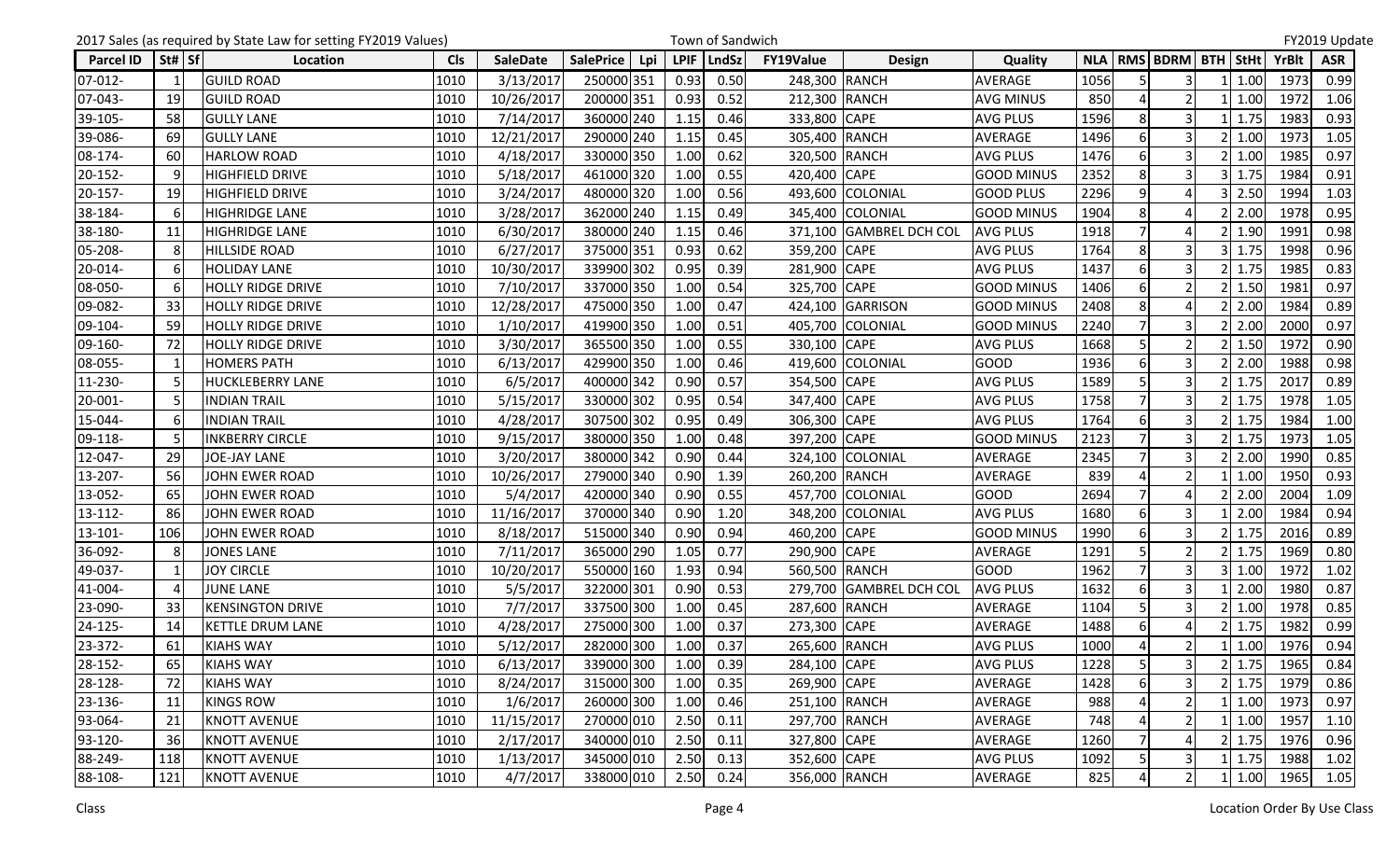|            |        | 2017 Sales (as required by State Law for setting FY2019 Values) |            |                 |                         |             | Town of Sandwich |                  |                         |                     |      |                |                               |            |       | FY2019 Update |
|------------|--------|-----------------------------------------------------------------|------------|-----------------|-------------------------|-------------|------------------|------------------|-------------------------|---------------------|------|----------------|-------------------------------|------------|-------|---------------|
| Parcel ID  | St# Sf | Location                                                        | <b>Cls</b> | <b>SaleDate</b> | <b>SalePrice</b><br>Lpi | <b>LPIF</b> | LndSz            | <b>FY19Value</b> | <b>Design</b>           | Quality             |      |                | NLA   RMS   BDRM   BTH   StHt |            | YrBlt | <b>ASR</b>    |
| 22-032-    |        | <b>LAMBETH CIRCLE</b>                                           | 1010       | 11/21/2017      | 300000 300              | 1.00        | 0.46             | 290,100 CAPE     |                         | <b>AVERAGE</b>      | 1456 |                | 3                             | 1.75       | 1972  | 0.97          |
| 22-030-001 | 14     | <b>LAMBETH CIRCLE</b>                                           | 1010       | 8/1/2017        | 287300 300              | 1.00        | 0.45             | 246,100 RANCH    |                         | AVERAGE             | 964  |                | $\overline{2}$                | 1.00       | 1971  | 0.86          |
| 22-030-    | 20     | LAMBETH CIRCLE                                                  | 1010       | 2/28/2017       | 235000 300              | 1.00        | 0.46             | 248,600 RANCH    |                         | AVERAGE             | 1056 | 5              | $\overline{\mathbf{3}}$       | 1.00       | 1972  | 1.06          |
| 06-383-    | 10     | <b>LAUREL CIRCLE</b>                                            | 1010       | 8/30/2017       | 290000 351              | 0.93        | 0.77             | 300,700 CAPE     |                         | <b>AVG PLUS</b>     | 1884 |                |                               | 1.75       | 1986  | 1.04          |
| 57-028-    | 35     | <b>LEONARD ROAD</b>                                             | 1010       | 2/13/2017       | 517500 121              | 1.95        | 0.67             | 455,200 CAPE     |                         | <b>GOOD MINUS</b>   | 1540 | 6              | $\overline{\mathbf{3}}$       | 1.75       | 1965  | 0.88          |
| 73-069-    | 13     | <b>LIBERTY STREET</b>                                           | 1010       | 8/2/2017        | 530000 050              | 1.85        | 0.15             |                  | 492,800 ANTIQUE 3       | <b>GOOD PLUS</b>    | 2650 | 9              | 5                             | 1.75       | 1850  | 0.93          |
| 11-090-    | 14     | <b>LITTLE ACORN LANE</b>                                        | 1010       | 11/15/2017      | 350000 342              | 0.90        | 0.65             | 358,000 CAPE     |                         | <b>GOOD MINUS</b>   | 1817 |                | $\overline{3}$                | 1.75       | 1986  | 1.02          |
| 14-284-    |        | LITTLE HOG POND LANE                                            | 1010       | 10/13/2017      | 635000 350              | 1.00        | 1.18             |                  | 587,200 CONTEMPORARY    | <b>GOOD PLUS</b>    | 3322 |                |                               | 1.00       | 1990  | 0.92          |
| 64-122-    |        | <b>LLOYD LANE</b>                                               | 1010       | 4/27/2017       | 2200000 210             | 9.25        | 2.40             | 1,813,600 CAPE   |                         | <b>GOOD PLUS</b>    | 3835 | 9              | Δ                             | 1.75       | 1985  | 0.82          |
| 55-209-    | 20     | LONGHILL DRIVE                                                  | 1010       | 7/14/2017       | 1050000 160             | 1.93        | 1.06             | 872,200 CAPE     |                         | <b>GOOD PLUS</b>    | 3704 | 8              | Δ                             | 1.75       | 1962  | 0.83          |
| 55-157-    | 39     | <b>LONGHILL DRIVE</b>                                           | 1010       | 8/25/2017       | 850000 120              | 1.93        | 0.86             |                  | 857,200 COLONIAL        | <b>EXCLNT MINUS</b> | 3474 | 8              | $\overline{3}$                | 2.00       | 1987  | 1.01          |
| 08-185-001 |        | <b>MADAKET WAY</b>                                              | 1010       | 1/13/2017       | 347000 350              | 1.00        | 0.33             | 309,300 RANCH    |                         | <b>AVG PLUS</b>     | 1232 |                |                               | 1.00       | 1991  | 0.89          |
| 33-039-    | 18     | <b>MADISON DRIVE</b>                                            | 1010       | 11/15/2017      | 410000 290              | 1.05        | 1.38             | 460,200 CAPE     |                         | <b>AVG PLUS</b>     | 2696 |                | $\overline{\mathbf{3}}$       | 1.75       | 1990  | 1.12          |
| 33-036-    | 24     | <b>MADISON DRIVE</b>                                            | 1010       | 10/18/2017      | 595000 290              | 1.05        | 1.55             |                  | 547,300 SALTBOX         | <b>GOOD</b>         | 2896 | 8              | $\overline{3}$                | 2.00       | 1988  | 0.92          |
| 39-135-    |        | <b>MAGNUSSON COURT</b>                                          | 1010       | 6/30/2017       | 811500 260              | 1.20        | 1.38             |                  | 789,800 COLONIAL        | <b>EXCELLENT</b>    | 3669 | 8              | 4                             | 2.00       | 2001  | 0.97          |
| 81-056-    | 65     | <b>MAIN STREET</b>                                              | 1010       | 11/15/2017      | 315000 030              | 1.20        | 0.52             | 313,200 RANCH    |                         | <b>AVG PLUS</b>     | 1196 |                | 3                             | 1.00       | 1956  | 0.99          |
| 73-116-    | 166    | <b>MAIN STREET</b>                                              | 1010       | 12/20/2017      | 435000 180              | 2.15        | 0.29             |                  | 469,000 ANTIQUE 3       | <b>EXCLNT MINUS</b> | 2409 | $\overline{9}$ | 4                             | 2.00       | 1877  | 1.08          |
| 73-036-    | 167    | <b>MAIN STREET</b>                                              | 1010       | 10/30/2017      | 515000 180              | 2.15        | 0.59             | 434,600 CAPE     |                         | <b>GOOD MINUS</b>   | 1122 | 5              | $\overline{2}$                | 1.50       | 1937  | 0.84          |
| 74-007-    | 194    | <b>MAIN STREET</b>                                              | 1010       | 9/20/2017       | 415000 070              | 1.35        | 0.78             |                  | 417,700 ANTIQUE 3       | <b>GOOD MINUS</b>   | 2064 |                | $\overline{\mathbf{3}}$       | 2.50       | 1857  | 1.01          |
| 74-071-    | 223    | <b>MAIN STREET</b>                                              | 1010       | 1/23/2017       | 265000 070              | 1.35        | 0.22             | 227,400 CAPE     |                         | <b>GOOD</b>         | 654  |                | 2                             | 1.50       | 1901  | 0.86          |
| 58-017-    |        | <b>MARY LEAL LANE</b>                                           | 1010       | 5/12/2017       | 590000 240              | 1.15        | 0.93             |                  | 558,200 GARRISON        | <b>GOOD MINUS</b>   | 2828 | 9              | 5                             | 2.00       | 1985  | 0.95          |
| 50-082-    | 26     | MEADOW SPRING DRIVE                                             | 1010       | 2/14/2017       | 430000 110              | 1.50        | 0.66             |                  | 473,600 SALTBOX         | <b>GOOD MINUS</b>   | 2172 | 6              | 3                             | 1.75       | 1986  | 1.10          |
| 50-008-    | 31     | MEADOW SPRING DRIVE                                             | 1010       | 5/5/2017        | 580000 110              | 1.50        | 0.92             | 604,300 CAPE     |                         | <b>GOOD</b>         | 2310 | 6              | 3                             | 2.00       | 1978  | 1.04          |
| 56-055-    | 46     | <b>MEADOW SPRING DRIVE</b>                                      | 1010       | 3/3/2017        | 580000 110              | 1.50        | 0.57             |                  | 498,300 SALTBOX         | <b>GOOD PLUS</b>    | 2281 | 9              |                               | 2.00       | 1978  | 0.86          |
| 05-103-    |        | <b>MEREDITH ROAD</b>                                            | 1010       | 2/6/2017        | 299000 351              | 0.93        | 0.72             | 292,300 RANCH    |                         | <b>AVG PLUS</b>     | 1040 |                | 3                             | 1.00       | 1975  | 0.98          |
| 10-015-    | 13     | <b>MEREDITH ROAD</b>                                            | 1010       | 6/28/2017       | 295000 351              | 0.93        | 0.49             |                  | 264,300 RAISED RANCH    | AVERAGE             | 1080 | $6 \mid$       | $\overline{\mathbf{3}}$       | 1.00       | 1976  | 0.90          |
| 23-247-    |        | <b>MILL ROAD</b>                                                | 1010       | 12/21/2017      | 305000 300              | 1.00        | 0.43             | 284,900 RANCH    |                         | <b>AVG PLUS</b>     | 1312 | 6              | 3                             | 1.00       | 1989  | 0.93          |
| 23-277-    | 19     | MILL ROAD                                                       | 1010       | 6/13/2017       | 329000 300              | 1.00        | 0.34             |                  | 274,500 GAMBREL DCH COL | <b>AVG PLUS</b>     | 1459 | 6              | 3                             | 1.90       | 1969  | 0.83          |
| 23-284-    | 33     | MILL ROAD                                                       | 1010       | 4/10/2017       | 300000 300              | 1.00        | 0.48             | 307,900 CAPE     |                         | AVERAGE             | 1547 |                | 3                             | 1.75       | 1991  | 1.03          |
| 23-422-    | 44     | MILL ROAD                                                       | 1010       | 4/28/2017       | 299000 300              | 1.00        | 0.38             | 284,800 RANCH    |                         | <b>AVG PLUS</b>     | 1302 | $\overline{7}$ | $\overline{3}$                | 1.00       | 1982  | 0.95          |
| 23-360-    | 51     | <b>MILL ROAD</b>                                                | 1010       | 3/17/2017       | 325000 300              | 1.00        | 0.47             | 312,100 RANCH    |                         | <b>AVG PLUS</b>     | 1688 | 7              | $\overline{3}$                | $2 \ 1.00$ | 1982  | 0.96          |
| 08-123-    | 25     | MOON COMPASS LANE                                               | 1010       | 6/26/2017       | 310000 350              | 1.00        | 0.49             | 312,100 CAPE     |                         | <b>AVG PLUS</b>     | 1577 | 6              | 3                             | 1.75       | 1989  | 1.01          |
| 18-150-    |        | <b>NAUMKEAG LANE</b>                                            | 1010       | 6/1/2017        | 365900 340              | 0.90        | 0.69             |                  | 368,300 COLONIAL        | <b>GOOD MINUS</b>   | 2076 | 8              |                               | 2.00       | 1988  | 1.01          |
| 81-052-    |        | NICHOLAS LANE                                                   | 1010       | 9/8/2017        | 359000 030              | 1.20        | 0.62             | 360,500 RANCH    |                         | AVERAGE             | 1196 |                | $\overline{\mathbf{3}}$       | 1.00       | 1983  | 1.00          |
| 60-053-    | 17     | NORSE PINES DRIVE                                               | 1010       | 12/21/2017      | 785000 380              | 1.35        | 1.09             |                  | 812,600 COLONIAL        | <b>EXCLNT MINUS</b> | 3668 | 8              |                               | 2.50       | 2006  | 1.04          |
| 70-121-    | 154    | NORTH SHORE BOULEVARD                                           | 1010       | 11/15/2017      | 469000 080              | 3.80        | 0.20             | 480,700 CAPE     |                         | AVERAGE             | 1344 | 6              |                               | 1.75       | 1977  | 1.02          |
| 71-017-    | 189B   | NORTH SHORE BOULEVARD                                           | 1010       | 6/15/2017       | 975000 020              | 6.75        | 0.18             | 781,500 CAPE     |                         | <b>GOOD</b>         | 1531 |                | 4                             | 1.90       | 1950  | 0.80          |
| 23-198-    | 31     | NOTTINGHAM DRIVE                                                | 1010       | 12/18/2017      | 285000 300              | 1.00        | 0.47             |                  | 314,400 SPLIT LEVEL     | AVERAGE             | 2167 | 8              | $\overline{4}$                | 3 1.00     | 1981  | 1.10          |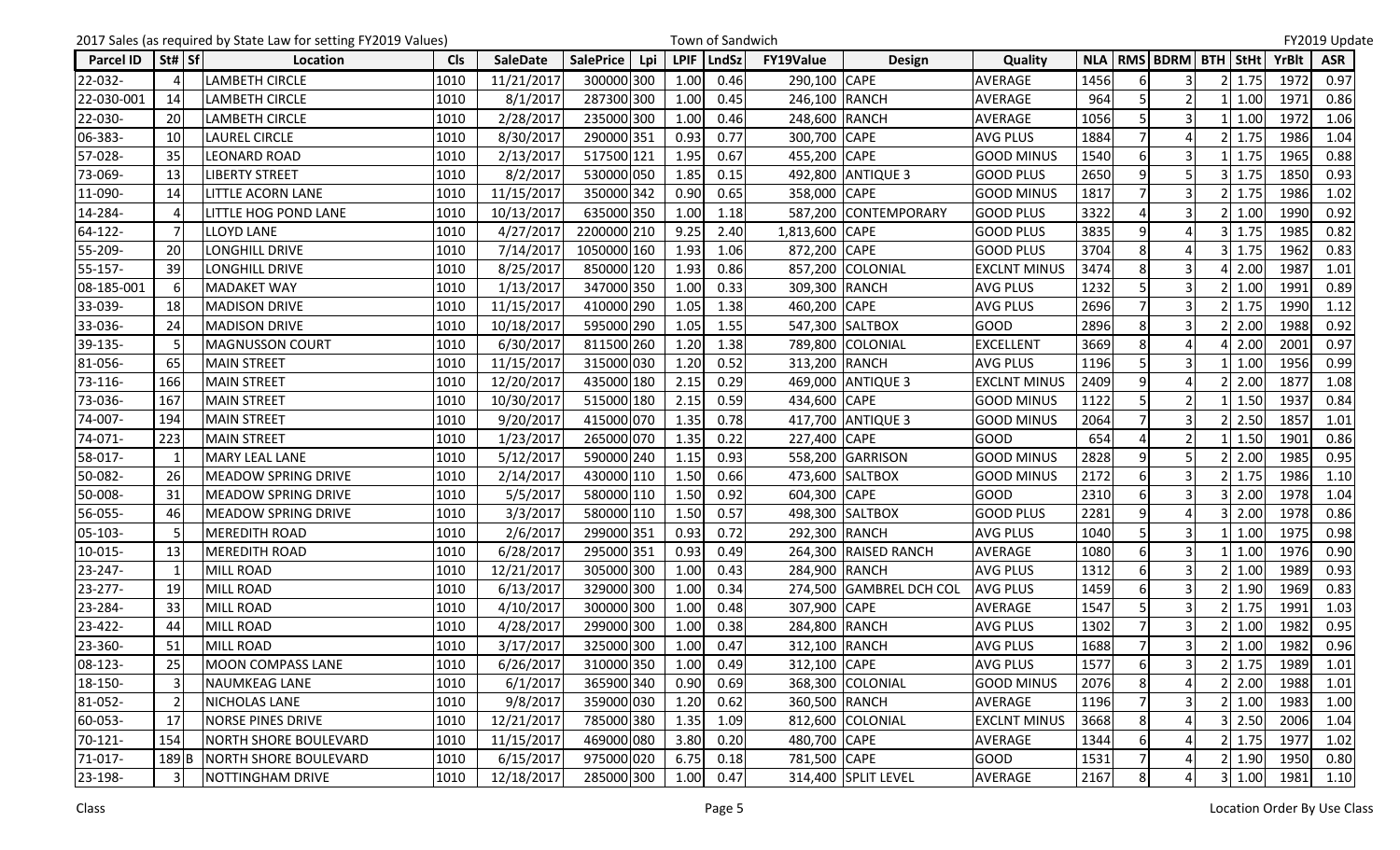|              |          | 2017 Sales (as required by State Law for setting FY2019 Values) |            |                 |                         |             | Town of Sandwich |                  |                         |                     |      |                |                               |               |              | FY2019 Update |
|--------------|----------|-----------------------------------------------------------------|------------|-----------------|-------------------------|-------------|------------------|------------------|-------------------------|---------------------|------|----------------|-------------------------------|---------------|--------------|---------------|
| Parcel ID    | St#   Sf | Location                                                        | <b>Cls</b> | <b>SaleDate</b> | <b>SalePrice</b><br>Lpi | <b>LPIF</b> | LndSz            | <b>FY19Value</b> | <b>Design</b>           | Quality             |      |                | NLA   RMS   BDRM   BTH   StHt |               | <b>YrBlt</b> | <b>ASR</b>    |
| 28-179-      | 24       | NOTTINGHAM DRIVE                                                | 1010       | 7/26/2017       | 370000 300              | 1.00        | 0.63             | 334,600 CAPE     |                         | <b>AVG PLUS</b>     | 1666 |                | 3                             | 1.75          | 1997         | 0.90          |
| 31-150-      | 15       | <b>OAK HILL PARK</b>                                            | 1010       | 6/23/2017       | 450000 290              | 1.05        | 1.21             | 458,400 CAPE     |                         | <b>GOOD</b>         | 1800 |                | 3                             | 1.50          | 1995         | 1.02          |
| 35-056-      | 71       | <b>OLD COUNTY ROAD</b>                                          | 1010       | 6/12/2017       | 412000 290              | 1.05        | 1.12             |                  | 420,200 COLONIAL        | <b>GOOD MINUS</b>   | 2422 | 8              | 3                             | 2.00          | 1983         | 1.02          |
| 35-088-      | 144      | <b>OLD COUNTY ROAD</b>                                          | 1010       | 12/14/2017      | 305000 290              | 1.05        | 1.27             | 318,900 CAPE     |                         | <b>AVG PLUS</b>     | 1190 |                | $\mathfrak{p}$                | 1.75          | 1979         | 1.05          |
| 14-077-      | 26       | <b>OLD FIELDS ROAD</b>                                          | 1010       | 7/19/2017       | 325000 302              | 0.95        | 0.61             | 281,900 CAPE     |                         | AVERAGE             | 1428 |                | $\overline{3}$                | 1.75          | 1978         | 0.87          |
| 15-086-      | 36       | <b>OLD FIELDS ROAD</b>                                          | 1010       | 6/16/2017       | 280000 302              | 0.95        | 0.55             | 281,200 RANCH    |                         | AVERAGE             | 1252 |                | $\mathbf{a}$                  | 1.00          | 1982         | 1.00          |
| 14-032-      | 72       | <b>OLD FIELDS ROAD</b>                                          | 1010       | 9/28/2017       | 280000 302              | 0.95        | 0.47             |                  | 327,300 GAMBREL DCH COL | <b>AVG PLUS</b>     | 2533 | 6              | 3                             | 1.90          | 1974         | 1.17          |
| 15-073-      | 14       | <b>OLD FORGE ROAD</b>                                           | 1010       | 5/26/2017       | 297900 302              | 0.95        | 0.46             | 260,300 RANCH    |                         | AVERAGE             | 968  |                |                               | 1.00          | 1978         | 0.87          |
| 09-275-      | 33       | <b>OPEN SPACE DRIVE</b>                                         | 1010       | 10/18/2017      | 660000 161              | 1.75        | 0.45             |                  | 717,900 CONTEMPORARY    | <b>EXCLNT MINUS</b> | 3315 | 8              | Δ                             | 1.75          | 2001         | 1.09          |
| 14-173-      |          | <b>OPEN TRAIL ROAD</b>                                          | 1010       | 8/30/2017       | 655000 161              | 1.75        | 0.46             | 589,100          | <b>CONTEMPORARY</b>     | <b>EXCLNT MINUS</b> | 2522 |                | 3                             | 1.75          | 1999         | 0.90          |
| 14-220-      | 17       | <b>OPEN TRAIL ROAD</b>                                          | 1010       | 5/31/2017       | 859000 161              | 1.75        | 0.81             |                  | 799,600 CONTEMPORARY    | <b>EXCELLENT</b>    | 4188 | 8              | Δ                             | 2.00          | 2003         | 0.93          |
| 20-240-      | 11       | <b>ORCHARD WAY</b>                                              | 1010       | 12/7/2017       | 347000 302              | 0.95        | 0.47             | 330,600 CAPE     |                         | <b>AVG PLUS</b>     | 1638 |                |                               | 1.75          | 1983         | 0.95          |
| 38-249-      | 13       | <b>ORIOLE LANE</b>                                              | 1010       | 6/28/2017       | 455000 250              | 0.93        | 0.93             |                  | 456,200 GARRISON        | <b>GOOD MINUS</b>   | 2730 | 8              | 4                             | 2.00          | 1987         | 1.00          |
| 06-126-      |          | <b>PARADISE FARM LANE</b>                                       | 1010       | 1/23/2017       | 205000 341              | 0.90        | 0.62             | 192,500 RANCH    |                         | AVERAGE             | 884  |                | $\overline{2}$                | 1.00          | 1940         | 0.94          |
| 06-128-      |          | <b>PARADISE FARM LANE</b>                                       | 1010       | 11/29/2017      | 265000 341              | 0.90        | 0.74             | 221,300 RANCH    |                         | AVERAGE             | 844  |                | 2 <sup>1</sup>                | 1.00          | 1950         | 0.84          |
| 73-128-      | 12       | <b>PHEASANT LANE</b>                                            | 1010       | 4/19/2017       | 350000 050              | 1.85        | 0.53             |                  | 387,200 RAISED RANCH    | <b>AVERAGE</b>      | 1188 | 6              | 3                             | 1.00          | 1963         | 1.11          |
| 96-075-      | 228      | <b>PHILLIPS ROAD</b>                                            | 1010       | 6/20/2017       | 550000 230              | 3.80        | 0.36             | 550,800 OTHER    |                         | <b>GOOD MINUS</b>   | 1874 | 8              | 4                             | 2.00          | 1968         | 1.00          |
| 95-079-      | 284      | <b>PHILLIPS ROAD</b>                                            | 1010       | 8/21/2017       | 638000 230              | 3.80        | 0.28             |                  | 628,300 CONTEMPORARY    | <b>GOOD MINUS</b>   | 1832 | 5              | $\overline{2}$                | 1.50          | 1978         | 0.98          |
| 95-031-      | 341      | <b>PHILLIPS ROAD</b>                                            | 1010       | 9/29/2017       | 400000 230              | 3.80        | 0.43             |                  | 403,500 COTTAGE         | <b>AVERAGE</b>      | 636  |                | $\overline{2}$                | 1.00          | 1968         | 1.01          |
| 95-043-      | 355B     | <b>PHILLIPS ROAD</b>                                            | 1010       | 9/29/2017       | 520000 220              | 6.60        | 0.13             |                  | 503,400 COTTAGE         | AVERAGE             | 640  |                | 2                             | 1.00          | 1956         | 0.97          |
| 23-047-      | 13       | PICCADILLY ROAD                                                 | 1010       | 1/17/2017       | 322000 300              | 1.00        | 0.56             | 318,600 CAPE     |                         | <b>AVERAGE</b>      | 1547 | 6              | 3                             | 1.75          | 1983         | 0.99          |
| 22-111-      | 17       | <b>PICCADILLY ROAD</b>                                          | 1010       | 12/15/2017      | 305000 300              | 1.00        | 0.53             | 277,300 RANCH    |                         | AVERAGE             | 1316 |                | 3                             | 1.00          | 1983         | 0.91          |
| 07-136-      |          | <b>PICKEREL WAY</b>                                             | 1010       | 6/29/2017       | 330000 351              | 0.93        | 0.45             | 294,700 CAPE     |                         | AVERAGE             | 1547 |                | 3                             | 1.75          | 2001         | 0.89          |
| $07 - 125 -$ | 30       | <b>PICKEREL WAY</b>                                             | 1010       | 5/5/2017        | 321000 351              | 0.93        | 0.71             | 300,300 CAPE     |                         | <b>AVG PLUS</b>     | 1428 |                | 3                             | 1.75          | 2000         | 0.94          |
| 12-144-      |          | PIERRE VERNIER DRIVE                                            | 1010       | 10/4/2017       | 471000 351              | 0.93        | 0.93             | 519,600 CAPE     |                         | <b>GOOD MINUS</b>   | 2570 | 8              | 4                             | 1.75          | 1996         | 1.10          |
| 23-219-      | 12       | <b>PIN OAK DRIVE</b>                                            | 1010       | 12/15/2017      | 429440 300              | 1.00        | 0.54             |                  | 443,100 GARRISON        | <b>GOOD MINUS</b>   | 3153 | 8              | 4                             | 2.00          | 1980         | 1.03          |
| 70-033-      | 53       | <b>PINE ROAD</b>                                                | 1010       | 3/10/2017       | 409000 180              | 2.15        | 0.84             | 400,700 RANCH    |                         | AVERAGE             | 1302 |                | 3                             | 1.00          | 1959         | 0.98          |
| 06-451-      | 20       | <b>PINECREST DRIVE</b>                                          | 1010       | 7/6/2017        | 489000 351              | 0.93        | 1.48             |                  | 474,300 COLONIAL        | <b>GOOD MINUS</b>   | 2644 |                | 4                             | 2.00          | 2006         | 0.97          |
| 18-117-      | 71       | <b>PINKHAM ROAD</b>                                             | 1010       | 6/16/2017       | 350000 340              | 0.90        | 0.93             | 339,500 RANCH    |                         | AVERAGE             | 1144 | 5              | 3                             | 1.00          | 1988         | 0.97          |
| 23-465-      | 124      | <b>PINKHAM ROAD</b>                                             | 1010       | 10/11/2017      | 345000 300              | 1.00        | 0.54             | 304,500 CAPE     |                         | <b>AVG PLUS</b>     | 1488 | 5              | $\overline{2}$                | 1.75          | 1973         | 0.88          |
| 23-256-      | 135      | <b>PINKHAM ROAD</b>                                             | 1010       | 6/26/2017       | 272500 300              | 1.00        | 0.41             | 247,600 RANCH    |                         | <b>AVERAGE</b>      | 1088 | $\overline{4}$ | $\overline{2}$                | 1.00          | 1969         | 0.91          |
| 05-126-      |          | POND CIRCLE                                                     | 1010       | 9/22/2017       | 308500 351              | 0.93        | 0.47             | 270,600 CAPE     |                         | AVERAGE             | 1383 |                | 5                             | 1.75          | 1996         | 0.88          |
| 06-121-      |          | <b>PONY LANE</b>                                                | 1010       | 8/2/2017        | 325000 351              | 0.93        | 1.10             | 313,400 OTHER    |                         | <b>AVG PLUS</b>     | 1204 |                |                               | 2.00          | 1994         | 0.96          |
| 20-124-      | 30       | POPPLE BOTTOM ROAD                                              | 1010       | 9/27/2017       | 385000 291              | 1.05        | 0.93             |                  | 361,500 SALTBOX         | <b>GOOD MINUS</b>   | 1356 | 6              | $\overline{2}$                | 1.75          | 1982         | 0.94          |
| 14-115-      |          | POWDER HORN WAY                                                 | 1010       | 8/18/2017       | 270000 302              | 0.95        | 0.52             | 243,700 CAPE     |                         | <b>AVERAGE</b>      | 816  |                |                               | 1.75          | 1981         | 0.90          |
| 15-092-      | 30       | <b>POWDER HORN WAY</b>                                          | 1010       | 11/6/2017       | 289000 302              | 0.95        | 0.51             | 269,700 RANCH    |                         | AVERAGE             | 1104 | 6              | 3                             | 1.00          | 1986         | 0.93          |
| 09-148-      |          | QUAIL HOLLOW CIRCLE                                             | 1010       | 11/17/2017      | 393000 350              | 1.00        | 0.49             | 371,200 CAPE     |                         | <b>AVG PLUS</b>     | 1922 |                | $\overline{3}$                | 1.75          | 1983         | 0.94          |
| 50-026-      | 14       | <b>QUAIL RUN LANE</b>                                           | 1010       | 3/31/2017       | 485000 071              | 1.85        | 0.57             | 483,700 CAPE     |                         | <b>GOOD MINUS</b>   | 1764 |                | $\overline{\mathbf{3}}$       | $2 \mid 1.50$ | 1973         | 1.00          |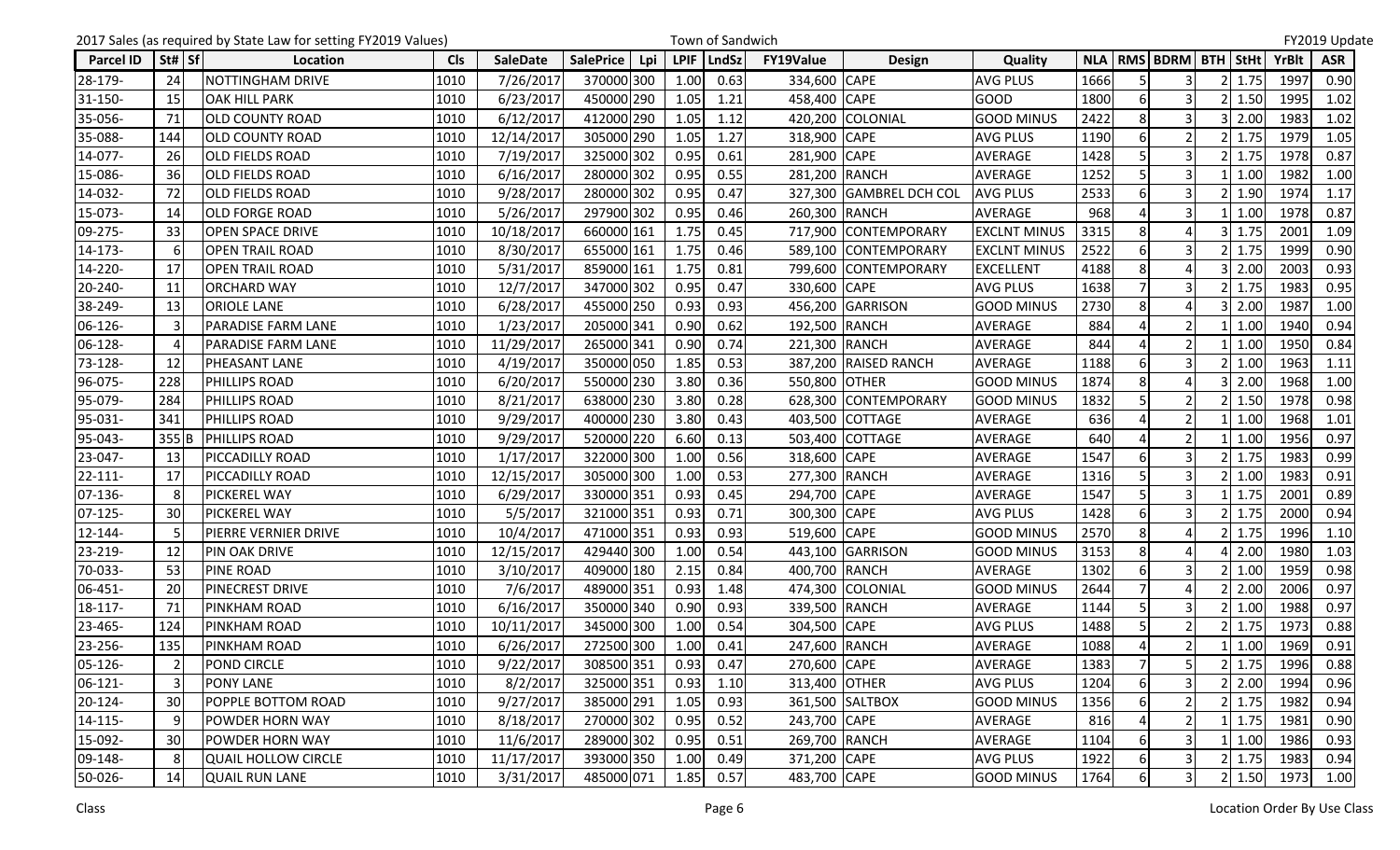|                  |                | 2017 Sales (as required by State Law for setting FY2019 Values) |            |                 |                  |     |      | Town of Sandwich |                  |                         |                     |      |                |                               |               |              | FY2019 Update |
|------------------|----------------|-----------------------------------------------------------------|------------|-----------------|------------------|-----|------|------------------|------------------|-------------------------|---------------------|------|----------------|-------------------------------|---------------|--------------|---------------|
| <b>Parcel ID</b> | St# Sf         | Location                                                        | <b>Cls</b> | <b>SaleDate</b> | <b>SalePrice</b> | Lpi |      | LPIF   LndSz     | <b>FY19Value</b> | <b>Design</b>           | Quality             |      |                | NLA   RMS   BDRM   BTH   StHt |               | <b>YrBlt</b> | <b>ASR</b>    |
| 23-023-          | 127            | <b>QUAKER MEETINGHOUSE ROAD</b>                                 | 1010       | 10/31/2017      | 310000 300       |     | 1.00 | 0.92             | 294,500 RANCH    |                         | AVERAGE             | 1322 |                | 3                             | 1.00          | 1983         | 0.95          |
| 23-228-          | 207            | <b>QUAKER MEETINGHOUSE ROAD</b>                                 | 1010       | 8/7/2017        | 365000 300       |     | 1.00 | 0.46             |                  | 344,700 GAMBREL DCH COL | <b>AVG PLUS</b>     | 2046 |                | 5                             | 1.90          | 1974         | 0.94          |
| 28-108-          | 19             | <b>QUAKER VILLAGE LANE</b>                                      | 1010       | 11/2/2017       | 382500 300       |     | 1.00 | 1.66             | 388,800          | COLONIAL                | <b>GOOD MINUS</b>   | 1912 | $6 \mid$       | 3                             | 2.00          | 1992         | 1.02          |
| 22-104-          | q              | <b>QUEENS WAY</b>                                               | 1010       | 9/15/2017       | 310000 300       |     | 1.00 | 0.47             | 284,500 CAPE     |                         | <b>AVG PLUS</b>     | 1547 | 6              |                               | 1.75          | 1983         | 0.92          |
| 14-112-          | 15             | RACE LANE                                                       | 1010       | 11/6/2017       | 312000 302       |     | 0.95 | 0.59             | 281,900          | <b>RANCH</b>            | <b>AVG PLUS</b>     | 1068 |                | 2 <sub>l</sub>                | 1.00          | 1984         | 0.90          |
| 14-104-          | 18             | <b>RACE LANE</b>                                                | 1010       | 8/18/2017       | 265000 302       |     | 0.95 | 0.54             | 280,800          | <b>CAPE</b>             | <b>AVERAGE</b>      | 1766 |                | 3                             | 1.75          | 1978         | 1.06          |
| 14-096-          | 36             | <b>RACE LANE</b>                                                | 1010       | 10/25/2017      | 307000 302       |     | 0.95 | 0.86             | 304,000 RANCH    |                         | AVERAGE             | 1056 | 5              | 3                             | 1.00          | 1982         | 0.99          |
| 22-175-          | 6              | <b>RECTANGLE DRIVE</b>                                          | 1010       | 6/23/2017       | 329900 300       |     | 1.00 | 0.51             | 293,900 CAPE     |                         | AVERAGE             | 1428 |                |                               | 1.75          | 1986         | 0.89          |
| 09-247-          | $\mathcal{P}$  | <b>REFLECTION DRIVE</b>                                         | 1010       | 7/26/2017       | 695000 161       |     | 1.75 | 0.39             | 654,200          | <b>CONTEMPORARY</b>     | <b>EXCLNT MINUS</b> | 3283 | 8              | 3                             | 1.75          | 1997         | 0.94          |
| 09-217-          | 30             | <b>REFLECTION DRIVE</b>                                         | 1010       | 12/28/2017      | 540000 161       |     | 1.75 | 0.40             | 583,600          | <b>CAPE</b>             | <b>GOOD PLUS</b>    | 2943 |                | Δ                             | 1.75          | 1996         | 1.08          |
| 09-306-          | 35             | <b>REFLECTION DRIVE</b>                                         | 1010       | 9/6/2017        | 660000 161       |     | 1.75 | 0.44             | 701,800          | <b>CONTEMPORARY</b>     | <b>EXCLNT MINUS</b> | 3042 | 8              | Δ                             | 1.75          | 2001         | 1.06          |
| 09-350-          | 65             | REFLECTION DRIVE                                                | 1010       | 6/29/2017       | 450000 370       |     | 1.00 | 0.30             | 468,800          | <b>CONTEMPORARY</b>     | <b>EXCLNT MINUS</b> | 1761 |                |                               | 1.00          | 1998         | 1.04          |
| 09-348-          | 69             | <b>REFLECTION DRIVE</b>                                         | 1010       | 4/12/2017       | 470000 370       |     | 1.00 | 0.23             | 473,000          | <b>CONTEMPORARY</b>     | <b>EXCLNT MINUS</b> | 2164 | 5              | 2 <sub>l</sub>                | 1.80          | 2000         | 1.01          |
| 06-375-          | 11             | <b>RIDGETOP ROAD</b>                                            | 1010       | 10/19/2017      | 318000 351       |     | 0.93 | 0.62             |                  | 302,400 GARRISON        | <b>AVG PLUS</b>     | 1372 | 6              | 3                             | 2.00          | 1985         | 0.95          |
| 11-243-          | 70             | ROUTE 130                                                       | 1010       | 9/22/2017       | 235000 343       |     | 0.60 | 0.34             | 216,500 CAPE     |                         | AVERAGE             | 1458 | 5              | $\overline{2}$                | 1.50          | 1857         | 0.92          |
| 11-232-          | 92             | ROUTE 130                                                       | 1010       | 12/15/2017      | 200000 343       |     | 0.60 | 0.46             | 247,800 CAPE     |                         | <b>AVERAGE</b>      | 1668 |                | $\overline{3}$                | 1.75          | 1986         | 1.24          |
| 66-023-          | 184            | <b>ROUTE 6A</b>                                                 | 1010       | 7/14/2017       | 364900 380       |     | 1.35 | 0.51             | 373,900          | <b>GAMBREL DCH COL</b>  | AVERAGE             | 2832 | 10             | 3                             | 2.00          | 1981         | 1.02          |
| 67-008-          | 230            | ROUTE 6A                                                        | 1010       | 11/30/2017      | 474500 380       |     | 1.35 | 0.88             | 418,400 RANCH    |                         | <b>AVG PLUS</b>     | 1805 | 5              | $\overline{3}$                | 1.00          | 1956         | 0.88          |
| 67-006-          | 236            | ROUTE 6A                                                        | 1010       | 7/28/2017       | 410000 380       |     | 1.35 | 0.41             | 395,900 CAPE     |                         | <b>AVG PLUS</b>     | 1492 | 5              | $\overline{2}$                | 1.00          | 2016         | 0.97          |
| 48-024-          | 683            | ROUTE 6A                                                        | 1010       | 6/30/2017       | 460000 380       |     | 1.35 | 0.72             | 456,200          | <b>CAPE</b>             | AVERAGE             | 2676 | 8              |                               | 1.75          | 1984         | 0.99          |
| 39-018-          | 10             | <b>ROYAL CIRCLE</b>                                             | 1010       | 11/28/2017      | 445000 240       |     | 1.15 | 0.65             | 385,500          | <b>CAPE</b>             | <b>AVG PLUS</b>     | 2100 | 8              | Δ                             | 1.75          | 1973         | 0.87          |
| 03-084-          | 8              | <b>SALT KETTLE LANE</b>                                         | 1010       | 4/26/2017       | 285000 350       |     | 1.00 | 0.61             | 295,900 RANCH    |                         | <b>AVG PLUS</b>     | 1152 | 6              | $\overline{2}$                | 1.00          | 1974         | 1.04          |
| 77-021-          | 32             | <b>SALT MARSH ROAD</b>                                          | 1010       | 5/1/2017        | 1400000 999      |     | 1.00 | 1.68             | 1,033,300        | <b>GAMBREL DCH COL</b>  | <b>GOOD PLUS</b>    | 1848 |                | 3                             | 2.00          | 2000         | 0.74          |
| 77-054-002       | 89             | <b>SALT MARSH ROAD</b>                                          | 1010       | 5/15/2017       | 687500 090       |     | 4.95 | 0.51             |                  | 626,600 COLONIAL        | <b>AVG PLUS</b>     | 1116 | 6              | 3                             | 2.00          | 1985         | 0.91          |
| 85-003-          | 112            | <b>SALT MARSH ROAD</b>                                          | 1010       | 1/30/2017       | 750000 999       |     | 1.00 | 2.02             |                  | 775,900 RAISED RANCH    | <b>AVG PLUS</b>     | 1578 | 6              | 3                             | 1.00          | 1973         | 1.03          |
| 23-285-          | $\overline{3}$ | <b>SAMOSET ROAD</b>                                             | 1010       | 1/23/2017       | 350000 300       |     | 1.00 | 0.43             | 324,600 CAPE     |                         | <b>AVG PLUS</b>     | 1638 | $6 \mid$       | 2 <sub>l</sub>                | 1.75          | 1995         | 0.93          |
| 09-042-          | 14             | <b>SARAH LAWRENCE ROAD</b>                                      | 1010       | 7/21/2017       | 357000 350       |     | 1.00 | 0.55             | 325,300 CAPE     |                         | <b>AVG PLUS</b>     | 1588 |                | 3                             | 1.75          | 1990         | 0.91          |
| 09-038-          | 22             | <b>SARAH LAWRENCE ROAD</b>                                      | 1010       | 4/28/2017       | 345000 350       |     | 1.00 | 0.55             | 326,200 RANCH    |                         | <b>AVG PLUS</b>     | 1672 |                | 3                             | 1.00          | 1987         | 0.95          |
| 73-168-          | 16             | <b>SCHOOL STREET</b>                                            | 1010       | 8/24/2017       | 400000 050       |     | 1.85 | 0.64             | 400,200          | <b>OTHER</b>            | <b>GOOD MINUS</b>   | 1374 |                | $\Delta$                      | 1.50          | 1880         | 1.00          |
| 08-185-031       | 36             | <b>SCONSET CIRCLE</b>                                           | 1010       | 9/28/2017       | 330000 350       |     | 1.00 | 0.31             | 318,000 RANCH    |                         | <b>AVG PLUS</b>     | 1332 | 5              | 3                             | 1.00          | 1992         | 0.96          |
| $56-021-$        | 19             | <b>SCORTON MARSH ROAD</b>                                       | 1010       | 8/18/2017       | 600000 160       |     | 1.93 | 0.97             |                  | 597,400 COLONIAL        | <b>GOOD MINUS</b>   | 2988 | $\overline{9}$ | 4                             | 2.50          | 1989         | 1.00          |
| 58-035-          | 5              | <b>SEA MEADOW DRIVE</b>                                         | 1010       | 6/9/2017        | 305000 240       |     | 1.15 | 0.47             | 287,800 CAPE     |                         | <b>AVG PLUS</b>     | 888  | 5              | $\overline{2}$                | 1.75          | 1973         | 0.94          |
| 39-008-          | 13             | <b>SEA MEADOW DRIVE</b>                                         | 1010       | 3/13/2017       | 362000 240       |     | 1.15 | 0.51             |                  | 311,400 RAISED RANCH    | AVERAGE             | 2176 |                | 3                             | 1.00          | 1972         | 0.86          |
| 39-022-          | 18             | <b>SEA MEADOW DRIVE</b>                                         | 1010       | 7/14/2017       | 370000 240       |     | 1.15 | 0.67             | 345,300 RANCH    |                         | <b>AVG PLUS</b>     | 1464 | $6 \mid$       | $\overline{\mathbf{3}}$       | 1.00          | 1972         | 0.93          |
| 39-011-          | 19             | <b>SEA MEADOW DRIVE</b>                                         | 1010       | 1/5/2017        | 350250 240       |     | 1.15 | 0.46             | 315,300 RANCH    |                         | <b>AVG PLUS</b>     | 1166 |                |                               | 1.00          | 1985         | 0.90          |
| 17-058-          | 14             | <b>SHAGBARK ROAD</b>                                            | 1010       | 3/17/2017       | 250000 342       |     | 0.90 | 0.46             |                  | 231,200 RAISED RANCH    | AVERAGE             | 1080 | 6              | $\overline{3}$                | 1.00          | 1974         | 0.92          |
| 38-029-          | 8              | <b>SHAKER HOUSE ROAD</b>                                        | 1010       | 11/6/2017       | 420000 380       |     | 1.35 | 0.50             | 392,600 CAPE     |                         | <b>AVG PLUS</b>     | 2264 |                | 3                             | 1.75          | 1985         | 0.93          |
| 06-366-          | $5 \mid$       | <b>SHARON LANE</b>                                              | 1010       | 5/26/2017       | 322500 351       |     | 0.93 | 0.48             | 291,800 CAPE     |                         | <b>AVG PLUS</b>     | 1428 | 6              | 4                             | $2 \mid 1.75$ | 1986         | 0.90          |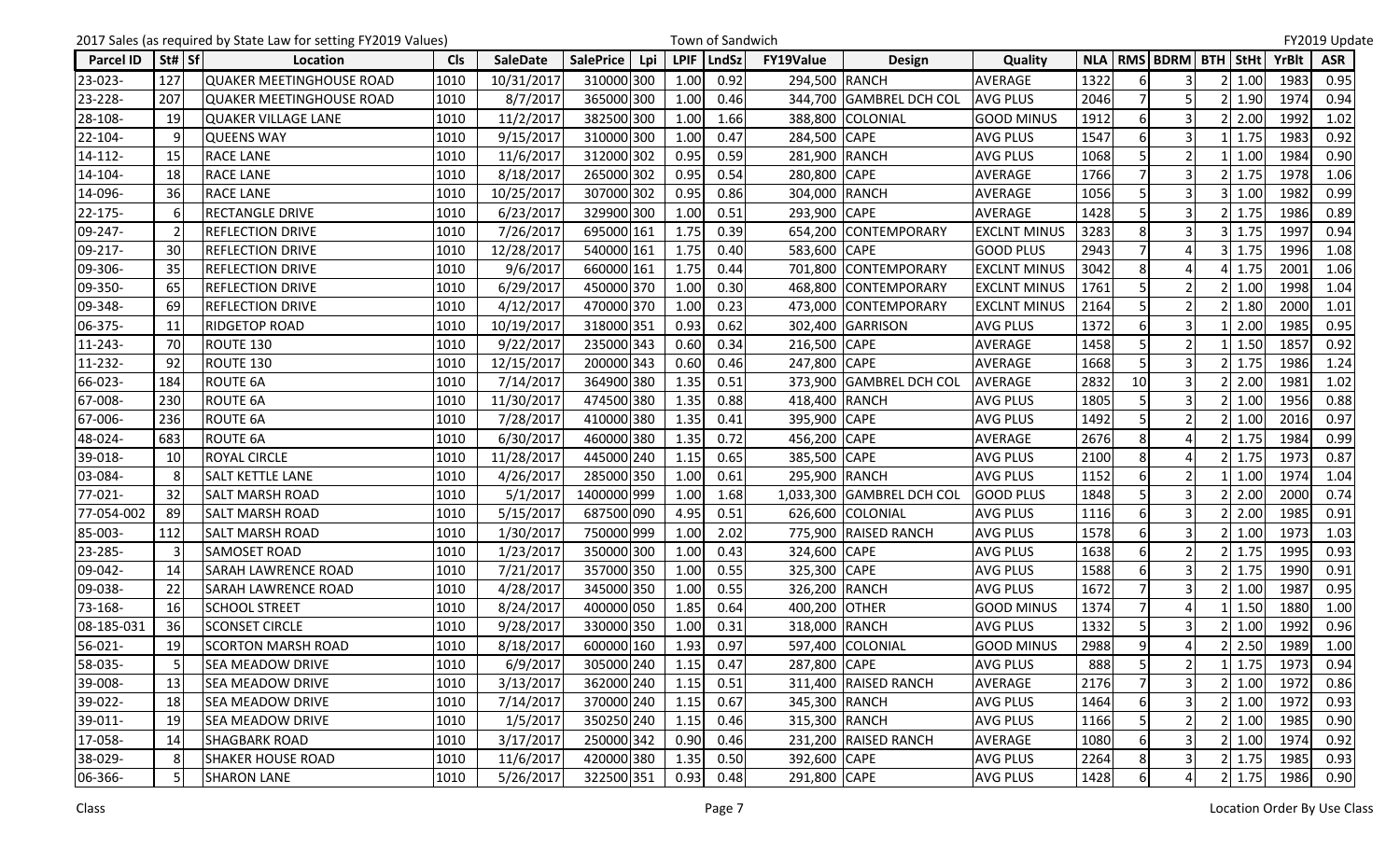|           |          | 2017 Sales (as required by State Law for setting FY2019 Values) |            |                 |                         |             | Town of Sandwich |                  |                         |                   |      |                |                               |               |              | FY2019 Update |
|-----------|----------|-----------------------------------------------------------------|------------|-----------------|-------------------------|-------------|------------------|------------------|-------------------------|-------------------|------|----------------|-------------------------------|---------------|--------------|---------------|
| Parcel ID | St#   Sf | Location                                                        | <b>Cls</b> | <b>SaleDate</b> | <b>SalePrice</b><br>Lpi | <b>LPIF</b> | <b>LndSz</b>     | <b>FY19Value</b> | <b>Design</b>           | Quality           |      |                | NLA   RMS   BDRM   BTH   StHt |               | <b>YrBlt</b> | <b>ASR</b>    |
| 38-017-   | 36       | <b>SHAWME ROAD</b>                                              | 1010       | 1/13/2017       | 400000 380              | 1.35        | 0.56             | 420,000 CAPE     |                         | <b>AVG PLUS</b>   | 2202 |                | 3                             | 1.75          | 1971         | 1.05          |
| 28-183-   | 14       | <b>SHERIFFS LANE</b>                                            | 1010       | 10/13/2017      | 310000 300              | 1.00        | 0.39             | 270,800 CAPE     |                         | AVERAGE           | 1344 |                | 3                             | 1.75          | 1997         | 0.87          |
| 03-037-   |          | <b>SHORT WAY</b>                                                | 1010       | 5/26/2017       | 325000 350              | 1.00        | 0.48             |                  | 289,300 GARRISON        | <b>AVG PLUS</b>   | 1776 | 6              | 3                             | 2.00          | 1976         | 0.89          |
| 20-172-   |          | <b>SLEEPY HOLLOW LANE</b>                                       | 1010       | 4/14/2017       | 443881320               | 1.00        | 0.67             | 438,500 CAPE     |                         | <b>GOOD MINUS</b> | 2768 | 8              |                               | 1.75          | 1986         | 0.99          |
| 06-139-   | 27       | <b>SNAKE POND ROAD</b>                                          | 1010       | 4/6/2017        | 315000 351              | 0.93        | 0.36             | 287,500 CAPE     |                         | <b>AVG PLUS</b>   | 1624 |                | 3                             | 1.75          | 1981         | 0.91          |
| 06-140-   | 29       | <b>SNAKE POND ROAD</b>                                          | 1010       | 5/12/2017       | 264334 351              | 0.93        | 0.29             | 209,600 RANCH    |                         | AVERAGE           | 864  |                | $\mathfrak{p}$                | 1.00          | 1971         | 0.79          |
| 16-053-   |          | <b>SONGBIRD CIRCLE</b>                                          | 1010       | 7/6/2017        | 362500 342              | 0.90        | 0.83             | 386,000 CAPE     |                         | <b>GOOD MINUS</b> | 1872 |                | $\overline{3}$                | 1.75          | 1985         | 1.06          |
| 04-022-   |          | SOUTHFIELD LANE                                                 | 1010       | 10/12/2017      | 433000 350              | 1.00        | 0.53             |                  | 413,300 COLONIAL        | <b>GOOD</b>       | 2056 | q              |                               | 2.00          | 1988         | 0.95          |
| 18-206-   | 25       | <b>SPINNAKER STREET</b>                                         | 1010       | 8/25/2017       | 334000 340              | 0.90        | 0.45             | 313,400 CAPE     |                         | <b>AVG PLUS</b>   | 1586 |                | 3                             | 1.75          | 1985         | 0.94          |
| 18-279-   | 37       | <b>SPINNAKER STREET</b>                                         | 1010       | 12/15/2017      | 336000 340              | 0.90        | 0.49             | 292,800 CAPE     |                         | <b>AVG PLUS</b>   | 1568 |                | 3                             | 2.00          | 1986         | 0.87          |
| 68-025-   | 64       | <b>SPRING HILL ROAD</b>                                         | 1010       | 1/6/2017        | 475000 070              | 1.35        | 0.65             | 418,900 CAPE     |                         | <b>GOOD MINUS</b> | 1828 |                | $\overline{3}$                | 1.75          | 1970         | 0.88          |
| 05-215-   |          | <b>SPRUCE TREE LANE</b>                                         | 1010       | 7/21/2017       | 369000 351              | 0.93        | 0.46             | 370,900 RANCH    |                         | <b>GOOD MINUS</b> | 1788 |                |                               | 1.00          | 1981         | 1.01          |
| 82-102-   |          | <b>STATE STREET</b>                                             | 1010       | 1/13/2017       | 420000 050              | 1.85        | 0.18             |                  | 374,400 HISTORIC        | <b>GOOD</b>       | 1627 |                | $\overline{3}$                | 2.50          | 1857         | 0.89          |
| 20-031-   | 13       | <b>STEPPINGSTONE LANE</b>                                       | 1010       | 8/11/2017       | 429500 320              | 1.00        | 0.55             |                  | 423,500 COLONIAL        | <b>GOOD</b>       | 2610 | 8              | $\overline{a}$                | 2.00          | 1994         | 0.99          |
| 76-007-   | 11       | <b>STONEFIELD DRIVE</b>                                         | 1010       | 6/9/2017        | 553000 070              | 1.35        | 0.96             | 531,900 CAPE     |                         | <b>AVG PLUS</b>   | 3058 |                |                               | 1.75          | 1978         | 0.96          |
| 09-011-   | 24       | <b>SUSAN CARSLEY WAY</b>                                        | 1010       | 12/1/2017       | 393000 350              | 1.00        | 0.51             | 375,300 CAPE     |                         | <b>GOOD MINUS</b> | 1986 |                |                               | 1.75          | 1987         | 0.95          |
| 09-224-   |          | <b>TAMARACK LANE</b>                                            | 1010       | 11/29/2017      | 925000 161              | 1.75        | 0.40             | 851,800          | <b>CONTEMPORARY</b>     | <b>EXCELLENT</b>  | 4329 | 8              | 4                             | 2.00          | 2002         | 0.92          |
| 30-040-   |          | TARRAGON DRIVE                                                  | 1010       | 12/20/2017      | 468000 290              | 1.05        | 0.92             |                  | 420,300 SALTBOX         | <b>GOOD</b>       | 1960 |                | $\overline{3}$                | 1.75          | 1994         | 0.90          |
| 38-245-   | 17       | TELEGRAPH HILL ROAD                                             | 1010       | 12/29/2017      | 422500 250              | 0.93        | 0.92             |                  | 402,400 COLONIAL        | GOOD              | 2000 |                | $\overline{\mathbf{3}}$       | 2.00          | 1993         | 0.95          |
| 63-011-   | 33       | TORREY ROAD                                                     | 1010       | 6/16/2017       | 950000 130              | 4.60        | 1.00             | 1,087,100 CAPE   |                         | <b>GOOD</b>       | 3045 |                | 3                             | 1.75          | 1986         | 1.14          |
| 93-024-   | 82       | <b>TOWN NECK ROAD</b>                                           | 1010       | 5/1/2017        | 335000 010              | 2.50        | 0.11             | 327,900 RANCH    |                         | <b>AVERAGE</b>    | 912  |                | 3                             | 1.00          | 1974         | 0.98          |
| 93-023-   | 84       | <b>TOWN NECK ROAD</b>                                           | 1010       | 8/25/2017       | 570000 010              | 2.50        | 0.11             |                  | 517,700 COLONIAL        | <b>GOOD MINUS</b> | 2738 | 8              |                               | 2.50          | 2000         | 0.91          |
| 88-014-   | 22       | TOWN NECK ROAD EXT                                              | 1010       | 4/7/2017        | 400000 010              | 2.50        | 0.55             |                  | 483,200 SPLIT LEVEL     | <b>AVG PLUS</b>   | 1925 | 6              | 3                             | 1.50          | 1986         | 1.21          |
| 22-167-   | 20       | TRIANGLE CIRCLE                                                 | 1010       | 3/6/2017        | 334500 300              | 1.00        | 0.53             | 309,600 CAPE     |                         | <b>AVG PLUS</b>   | 1344 |                | 3                             | 1.75          | 1988         | 0.93          |
| 22-159-   | 62       | <b>TRIANGLE CIRCLE</b>                                          | 1010       | 3/17/2017       | 340000 300              | 1.00        | 0.68             | 314,600 CAPE     |                         | <b>AVG PLUS</b>   | 1768 |                | Δ                             | 1.75          | 1985         | 0.93          |
| 88-194-   | 32       | <b>TUPPER AVENUE</b>                                            | 1010       | 8/28/2017       | 590000 010              | 2.50        | 0.22             |                  | 526,400 RAISED RANCH    | <b>GOOD</b>       | 2655 | 8              | 3                             | 1.90          | 1995         | 0.89          |
| 86-037-   | 16       | <b>TUPPER ROAD</b>                                              | 1010       | 5/30/2017       | 240000 030              | 1.20        | 0.24             |                  | 253,600 RAISED RANCH    | <b>AVERAGE</b>    | 1548 |                | $\mathfrak{p}$                | 1.00          | 1964         | 1.06          |
| 23-489-   |          | TURTLE COVE ROAD                                                | 1010       | 6/23/2017       | 313000 300              | 1.00        | 0.57             | 270,800 RANCH    |                         | <b>AVG PLUS</b>   | 1050 | 5              | 3                             | 1.00          | 1969         | 0.87          |
| 23-441-   | 28       | <b>TURTLE COVE ROAD</b>                                         | 1010       | 10/20/2017      | 450121300               | 1.00        | 0.50             |                  | 444,600 GAMBREL DCH COL | <b>GOOD MINUS</b> | 1856 |                | 3                             | 2.00          | 1997         | 0.99          |
| 23-446-   | 33       | <b>TURTLE COVE ROAD</b>                                         | 1010       | 1/26/2017       | 290000 300              | 1.00        | 0.54             | 290,000 CAPE     |                         | <b>AVERAGE</b>    | 1344 | 6              | Δ                             | 1.75          | 1973         | 1.00          |
| 23-432-   | 46       | <b>TURTLE COVE ROAD</b>                                         | 1010       | 5/23/2017       | 410000 300              | 1.00        | 0.45             | 409,900 CAPE     |                         | <b>GOOD MINUS</b> | 2512 | 7              | $\overline{3}$                | 3 1.50        | 1971         | 1.00          |
| 86-070-   | 22       | <b>TYLER DRIVE</b>                                              | 1010       | 6/21/2017       | 279000 030              | 1.20        | 0.46             | 271,300 RANCH    |                         | AVERAGE           | 1200 | 5              | 3                             | 1.00          | 1954         | 0.97          |
| 18-182-   | 10       | <b>VANBUSKIRK WAY</b>                                           | 1010       | 10/30/2017      | 520000 340              | 0.90        | 0.94             |                  | 537,100 COLONIAL        | <b>GOOD PLUS</b>  | 3148 |                |                               | 2.50          | 1998         | 1.03          |
| 13-128-   | 10       | <b>VIKING LANE</b>                                              | 1010       | 5/30/2017       | 355000 340              | 0.90        | 0.92             | 375,000 CAPE     |                         | <b>GOOD MINUS</b> | 1772 | $\overline{7}$ |                               | 1.75          | 1991         | 1.06          |
| 30-127-   | 21       | <b>VILLAGE DRIVE</b>                                            | 1010       | 6/19/2017       | 505000 290              | 1.05        | 1.32             | 519,100 CAPE     |                         | <b>GOOD MINUS</b> | 3543 | $\overline{9}$ |                               | 1.75          | 1986         | 1.03          |
| 30-131-   | 29       | <b>VILLAGE DRIVE</b>                                            | 1010       | 6/15/2017       | 471000 290              | 1.05        | 0.99             |                  | 435,200 COLONIAL        | <b>GOOD MINUS</b> | 2220 | 8              | 3                             | 2.00          | 1983         | 0.92          |
| 38-223-   |          | <b>WAYSIDE LANE</b>                                             | 1010       | 11/30/2017      | 250000 240              | 1.15        | 0.46             | 250,000 RANCH    |                         | AVERAGE           | 1472 |                | $\overline{3}$                | 1.00          | 1983         | 1.00          |
| 05-135-   | 25       | <b>WEEKS POND DRIVE</b>                                         | 1010       | 5/25/2017       | 350000 351              | 0.93        | 0.45             |                  | 303,300 CONTEMPORARY    | <b>AVG PLUS</b>   | 1878 | 8              | $\overline{4}$                | $2 \mid 1.75$ | 1973         | 0.87          |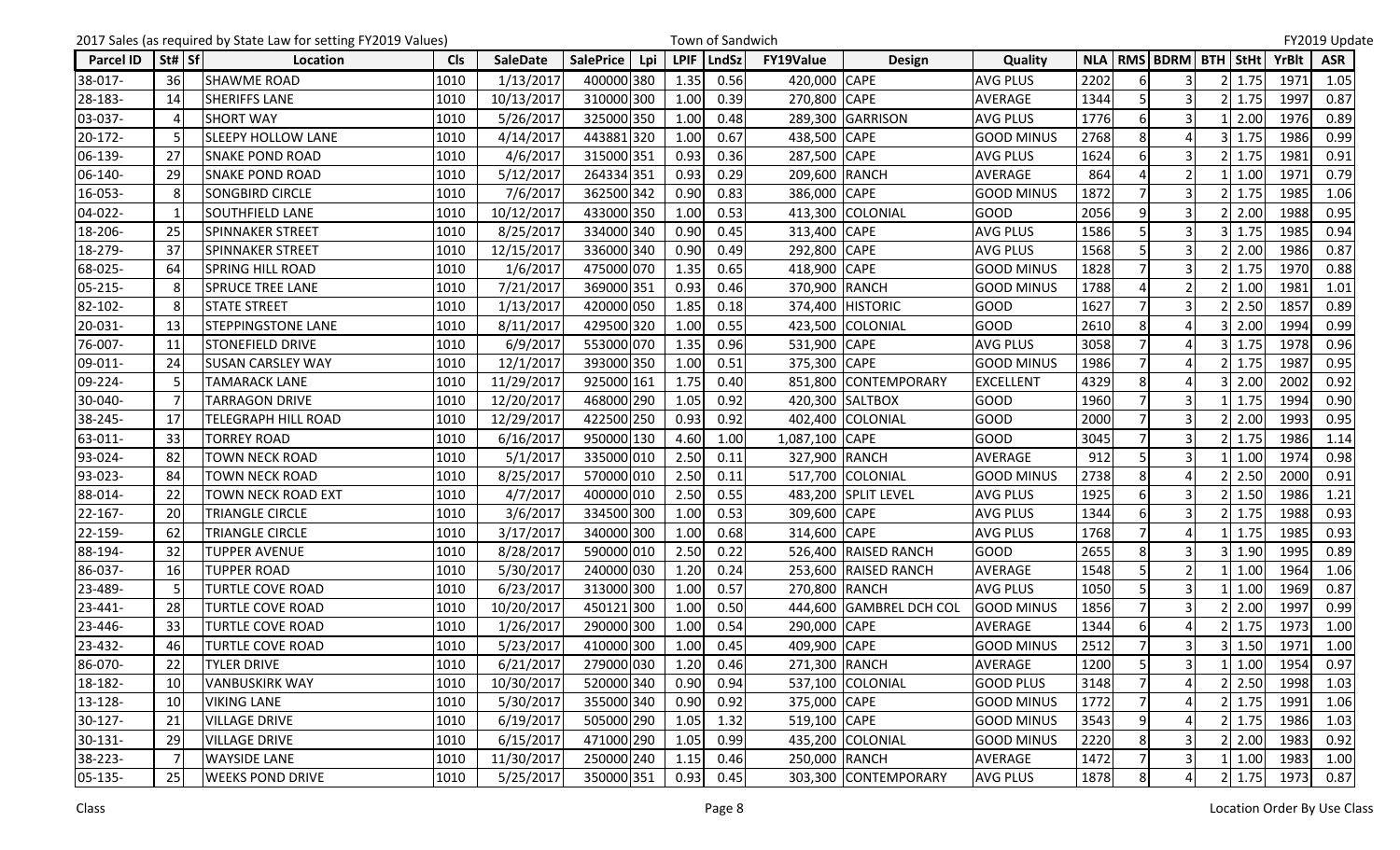|                  |           | 2017 Sales (as required by State Law for setting FY2019 Values) |            |                 |                  |     |      | Town of Sandwich |                  |                        |                     |      |                |                               |           |      |              | FY2019 Update |
|------------------|-----------|-----------------------------------------------------------------|------------|-----------------|------------------|-----|------|------------------|------------------|------------------------|---------------------|------|----------------|-------------------------------|-----------|------|--------------|---------------|
| <b>Parcel ID</b> | St# Sf    | Location                                                        | <b>Cls</b> | <b>SaleDate</b> | <b>SalePrice</b> | Lpi |      | LPIF   LndSz     | <b>FY19Value</b> | <b>Design</b>          | Quality             |      |                | NLA   RMS   BDRM   BTH   StHt |           |      | <b>YrBlt</b> | <b>ASR</b>    |
| 05-137-          | 28        | <b>WEEKS POND DRIVE</b>                                         | 1010       | 6/26/2017       | 379000 351       |     | 0.93 | 0.72             | 373,800 CAPE     |                        | <b>AVG PLUS</b>     | 1638 |                |                               |           | 1.75 | 2000         | 0.99          |
| 05-153-          |           | <b>WELLFIELD ROAD</b>                                           | 1010       | 9/29/2017       | 329900 351       |     | 0.93 | 0.45             | 290,700 RANCH    |                        | <b>AVG PLUS</b>     | 1248 |                | 3                             |           | 1.00 | 1978         | 0.88          |
| 05-159-          | 17        | <b>WELLFIELD ROAD</b>                                           | 1010       | 10/2/2017       | 396000 351       |     | 0.93 | 0.61             | 371,200 CAPE     |                        | <b>GOOD MINUS</b>   | 1766 | 5              | 3                             |           | 1.75 | 1998         | 0.94          |
| 31-097-          |           | WEST MEETINGHOUSE ROAD                                          | 1010       | 6/13/2017       | 599900 290       |     | 1.05 | 0.51             | 545,600          | <b>CONTEMPORARY</b>    | <b>GOOD PLUS</b>    | 2190 | 8              | 3                             |           | 1.75 | 1986         | 0.91          |
| $17 - 171$       | 17        | <b>WESTERLY DRIVE</b>                                           | 1010       | 6/15/2017       | 322400 300       |     | 1.00 | 0.55             | 293,300 RANCH    |                        | <b>AVG PLUS</b>     | 1216 |                | $\overline{3}$                |           | 1.00 | 1994         | 0.91          |
| 18-005-          | 27        | <b>WESTERLY DRIVE</b>                                           | 1010       | 9/26/2017       | 373000 300       |     | 1.00 | 0.48             | 379,900 CAPE     |                        | <b>GOOD MINUS</b>   | 1961 | 8              | $\Delta$                      |           | 1.75 | 1993         | 1.02          |
| 18-063-          | 28        | <b>WESTERLY DRIVE</b>                                           | 1010       | 7/28/2017       | 347000 300       |     | 1.00 | 0.48             | 371,000 CAPE     |                        | <b>AVG PLUS</b>     | 1563 | 6              | $\overline{3}$                |           | 1.75 | 1994         | 1.07          |
| 39-097-          |           | <b>WESTWIND CIRCLE</b>                                          | 1010       | 6/28/2017       | 369000 240       |     | 1.15 | 0.47             | 350,800          | <b>CAPE</b>            | <b>AVG PLUS</b>     | 1498 |                |                               |           | 1.75 | 1993         | 0.95          |
| 22-078-          |           | <b>WHITMAN DRIVE</b>                                            | 1010       | 7/26/2017       | 321750 300       |     | 1.00 | 0.47             | 287,800          | <b>CAPE</b>            | AVERAGE             | 1300 | 6              | Δ                             |           | 1.75 | 1982         | 0.89          |
| 03-031-          |           | WIDOW COOMBS WALK                                               | 1010       | 5/22/2017       | 343900 350       |     | 1.00 | 0.71             | 354,300 RANCH    |                        | <b>GOOD MINUS</b>   | 1460 |                | 3                             |           | 1.00 | 1988         | 1.03          |
| 08-113-          | 25        | <b>WIDOW COOMBS WALK</b>                                        | 1010       | 7/7/2017        | 384000 350       |     | 1.00 | 0.47             | 390,600 CAPE     |                        | <b>GOOD MINUS</b>   | 1814 | $6 \mid$       | 3                             |           | 1.75 | 1988         | 1.02          |
| 22-042-          | 29        | <b>WINDSOR ROAD</b>                                             | 1010       | 6/29/2017       | 327000 300       |     | 1.00 | 0.47             | 280,800          | <b>GAMBREL DCH COL</b> | <b>AVG PLUS</b>     | 1440 | 6              |                               |           | 2.00 | 1976         | 0.86          |
| 27-072-          | 41        | <b>WINDSOR ROAD</b>                                             | 1010       | 2/8/2017        | 374000 300       |     | 1.00 | 0.52             | 362,800          | COLONIAL               | <b>AVG PLUS</b>     | 2108 | 9              | 5                             |           | 2.00 | 1978         | 0.97          |
| 27-085-          | 44        | <b>WINDSOR ROAD</b>                                             | 1010       | 5/8/2017        | 300000 300       |     | 1.00 | 0.52             | 313,100 RANCH    |                        | <b>AVG PLUS</b>     | 1417 | 6              | 3                             |           | 1.00 | 1978         | 1.04          |
| 72-043-          | 14        | <b>WINDSWEPT DRIVE</b>                                          | 1010       | 9/11/2017       | 439000 030       |     | 1.20 | 0.46             |                  | 389,400 GARRISON       | <b>AVG PLUS</b>     | 2576 | 9              |                               |           | 2.00 | 1970         | 0.89          |
| 72-048-          | 17        | <b>WINDSWEPT DRIVE</b>                                          | 1010       | 1/5/2017        | 400000 030       |     | 1.20 | 0.47             |                  | 388,200 SALTBOX        | <b>GOOD MINUS</b>   | 2330 |                | 3                             |           | 1.75 | 1977         | 0.97          |
| 09-241-          | 6         | <b>WINDY PINE LANE</b>                                          | 1010       | 10/5/2017       | 1467000 161      |     | 1.75 | 0.67             | 1,344,700        | <b>CONTEMPORARY</b>    | <b>SUPERLATIVE</b>  | 4715 | 8              | 4                             |           | 2.00 | 1995         | 0.92          |
| 55-114-          | 31        | WING BOULEVARD EAST                                             | 1010       | 8/3/2017        | 460000 150       |     | 3.00 | 0.31             | 436,800 RANCH    |                        | AVERAGE             | 1660 | 6              | $\overline{3}$                |           | 1.00 | 1975         | 0.95          |
| 55-039-          | 49        | <b>WING BOULEVARD WEST</b>                                      | 1010       | 6/26/2017       | 394000 150       |     | 3.00 | 0.28             | 459,500 RANCH    |                        | AVERAGE             | 1620 | 10             | 6                             |           | 1.50 | 1948         | 1.17          |
| 31-104-          |           | WOLF HILL                                                       | 1010       | 5/4/2017        | 549000 290       |     | 1.05 | 0.54             | 546,800 CAPE     |                        | <b>EXCLNT MINUS</b> | 2444 |                | 3                             |           | 1.75 | 1999         | 1.00          |
| $31 - 111 -$     | 15        | <b>WOLF HILL</b>                                                | 1010       | 5/26/2017       | 525000 290       |     | 1.05 | 0.73             |                  | 477,300 COLONIAL       | <b>GOOD</b>         | 2640 | 8              | $\Delta$                      |           | 2.00 | 1996         | 0.91          |
| 88-175-          | 20        | <b>WOOD AVENUE</b>                                              | 1010       | 6/23/2017       | 405000 010       |     | 2.50 | 0.11             | 351,100 CAPE     |                        | <b>GOOD MINUS</b>   | 973  |                | $\overline{2}$                |           | 1.75 | 1994         | 0.87          |
| 88-174-          | 22        | <b>WOOD AVENUE</b>                                              | 1010       | 11/22/2017      | 280000 010       |     | 2.50 | 0.27             | 289,600 OTHER    |                        | <b>AVG MINUS</b>    | 720  |                | 3                             |           | 2.00 | 1952         | 1.03          |
| 34-050-0A4       | 36        | <b>ATKINS ROAD UNIT A4</b>                                      | 1020       | 6/5/2017        | 215000 160       |     | 1.00 | 0.00             | 198,100          | <b>TWNHSE CONDO</b>    | <b>AVERAGE</b>      | 1152 |                |                               |           | 2.00 | 1986         | 0.92          |
| 34-050-0B5       | 36        | <b>ATKINS ROAD UNIT B5</b>                                      | 1020       | 12/15/2017      | 249000 160       |     | 1.00 | 0.00             | 271,200          | <b>TWNHSE CONDO</b>    | <b>AVERAGE</b>      | 1296 | 6              | 3                             |           | 2.00 | 1986         | 1.09          |
| 34-050-0E6       | 36        | <b>ATKINS ROAD UNIT E6</b>                                      | 1020       | 8/1/2017        | 212000 160       |     | 1.00 | 0.00             |                  | 203,600 TWNHSE CONDO   | <b>AVERAGE</b>      | 1188 | 6              | 3                             |           | 2.00 | 1986         | 0.96          |
| 34-050-0F2       | 36        | <b>ATKINS ROAD UNIT F2</b>                                      | 1020       | 8/24/2017       | 215000 160       |     | 1.00 | 0.00             | 200,100          | <b>TWNHSE CONDO</b>    | <b>AVERAGE</b>      | 1152 |                | $\mathfrak{p}$                |           | 2.00 | 1986         | 0.93          |
| 11-254-019       | 19        | <b>BRIGHTSIDE LANE</b>                                          | 1020       | 3/15/2017       | 209900 700       |     | 1.00 | 0.00             | 209,600          | <b>TWNHSE CONDO</b>    | <b>AVERAGE</b>      | 952  |                | 2                             |           | 1.00 | 2016         | 1.00          |
| 11-254-020       | 20        | <b>BRIGHTSIDE LANE</b>                                          | 1020       | 3/10/2017       | 192500 700       |     | 1.00 | 0.00             | 181,900          | <b>TWNHSE CONDO</b>    | <b>AVERAGE</b>      | 952  |                | $\mathfrak{p}$                |           | 2.00 | 2016         | 0.94          |
| 11-254-021       | 21        | <b>BRIGHTSIDE LANE</b>                                          | 1020       | 3/10/2017       | 204900 700       |     | 1.00 | 0.00             | 180,900          | <b>TWNHSE CONDO</b>    | AVERAGE             | 952  |                | 2 <sub>l</sub>                |           | 2.00 | 2014         | 0.88          |
| 11-254-030       | <b>30</b> | <b>BRIGHTSIDE LANE</b>                                          | 1020       | 1/6/2017        | 212000 700       |     | 1.00 | 0.00             |                  | 208,100 TWNHSE CONDO   | <b>AVERAGE</b>      | 952  | $\overline{4}$ | $\overline{2}$                |           | 1.00 | 2014         | 0.98          |
| 37-003-016       | 16        | <b>HIGHVIEW DRIVE</b>                                           | 1020       | 12/14/2017      | 226000 010       |     | 1.00 | 0.00             |                  | 220,400 GARDEN CONDO   | AVERAGE             | 1025 | 4              | $\overline{2}$                |           | 1.00 | 1973         | 0.98          |
| 37-003-020       | 20        | <b>HIGHVIEW DRIVE</b>                                           | 1020       | 12/1/2017       | 260000 010       |     | 1.00 | 0.00             |                  | 230,300 GARDEN CONDO   | AVERAGE             | 1376 | 5              | $\mathfrak{p}$                |           | 1.00 | 1973         | 0.89          |
| 37-003-050       | 50        | <b>HIGHVIEW DRIVE</b>                                           | 1020       | 9/19/2017       | 248000 010       |     | 1.00 | 0.00             |                  | 238,000 GARDEN CONDO   | AVERAGE             | 1362 | 5 <sub>l</sub> | $\overline{2}$                |           | 1.00 | 1978         | 0.96          |
| 37-003-060       | 60        | <b>HIGHVIEW DRIVE</b>                                           | 1020       | 11/28/2017      | 228000 010       |     | 1.00 | 0.00             |                  | 225,900 GARDEN CONDO   | AVERAGE             | 974  |                |                               |           | 1.00 | 1978         | 0.99          |
| 37-003-062       | 62        | <b>HIGHVIEW DRIVE</b>                                           | 1020       | 11/16/2017      | 245000 010       |     | 1.00 | 0.00             |                  | 238,000 GARDEN CONDO   | AVERAGE             | 1362 |                | $\overline{2}$                |           | 1.00 | 1978         | 0.97          |
| 37-003-085       | 85        | <b>HIGHVIEW DRIVE</b>                                           | 1020       | 4/12/2017       | 235000 010       |     | 1.00 | 0.00             |                  | 199,200 GARDEN CONDO   | AVERAGE             | 1220 |                | $\overline{2}$                |           | 1.00 | 1982         | 0.85          |
| 70-097-004       | 103       | NORTH SHORE BOULEVARD                                           | 1020       | 12/1/2017       | 210000 060       |     |      | 1.00 0.00        |                  | 224,700 COTTAGE CONDO  | <b>AVG MINUS</b>    | 691  | 5 <sup>1</sup> | $\overline{2}$                | $\vert$ 1 | 1.00 | 1930         | 1.07          |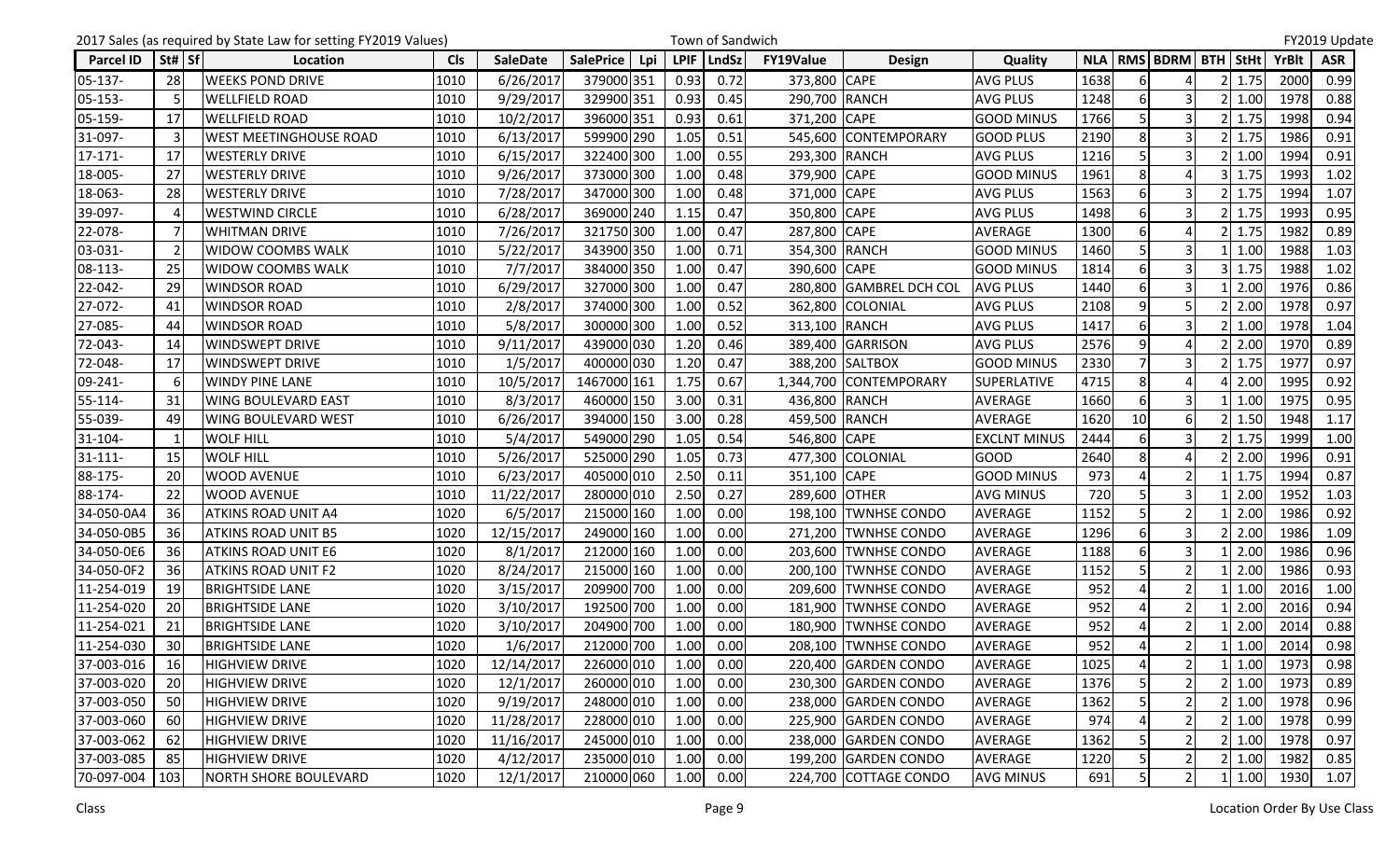|            |               | 2017 Sales (as required by State Law for setting FY2019 Values) |            |                 |                  |     |      | Town of Sandwich |               |                         |                   |      |                |                               |                    |              | FY2019 Update |
|------------|---------------|-----------------------------------------------------------------|------------|-----------------|------------------|-----|------|------------------|---------------|-------------------------|-------------------|------|----------------|-------------------------------|--------------------|--------------|---------------|
| Parcel ID  | St#   Sf      | Location                                                        | <b>Cls</b> | <b>SaleDate</b> | <b>SalePrice</b> | Lpi |      | LPIF   LndSz     | FY19Value     | <b>Design</b>           | Quality           |      |                | NLA   RMS   BDRM   BTH   StHt |                    | <b>YrBlt</b> | <b>ASR</b>    |
| 71-060-002 | 168           | <b>NORTH SHORE BOULEVARD</b>                                    | 1020       | 8/9/2017        | 259000 470       |     | 1.00 | 0.00             | 241,000       | <b>COTTAGE CONDO</b>    | AVERAGE           | 400  |                | $\overline{2}$                | 1.00               | 1972         | 0.93          |
| 71-060-003 | 168           | <b>NORTH SHORE BOULEVARD</b>                                    | 1020       | 12/21/2017      | 215000 470       |     | 1.00 | 0.00             |               | 209,200 COTTAGE CONDO   | AVERAGE           | 400  | $\overline{3}$ | $\overline{2}$                | 1.00               | 1972         | 0.97          |
| 71-059-001 | 174           | <b>NORTH SHORE BOULEVARD</b>                                    | 1020       | 9/5/2017        | 233000 100       |     | 1.00 | 0.00             |               | 231,100 COTTAGE CONDO   | <b>AVERAGE</b>    | 480  |                | $\overline{2}$                | 1.00               | 1970         | 0.99          |
| 71-059-004 | 174           | <b>NORTH SHORE BOULEVARD</b>                                    | 1020       | 11/22/2017      | 220000 100       |     | 1.00 | 0.00             |               | 222,800 COTTAGE CONDO   | AVERAGE           | 400  |                | $\overline{2}$                | 1.00               | 1970         | 1.01          |
| 71-051-002 | 190           | <b>NORTH SHORE BOULEVARD</b>                                    | 1020       | 8/23/2017       | 130000 450       |     | 1.00 | 0.00             | 120,600       | COTTAGE CONDO           | <b>AVG MINUS</b>  | 274  |                |                               | 1.00               | 1930         | 0.93          |
| 71-024-00C | $203$ C       | <b>NORTH SHORE BOULEVARD</b>                                    | 1020       | 7/21/2017       | 360000 030       |     | 1.00 | 0.00             |               | 335,000 COTTAGE CONDO   | <b>AVG MINUS</b>  | 480  |                | $\overline{2}$                | 1.00               | 1965         | 0.93          |
| 40-094-002 | 376           | <b>ROUTE 6A</b>                                                 | 1020       | 10/16/2017      | 80000 640        |     | 1.00 | 0.00             |               | 76,500 COTTAGE CONDO    | <b>AVERAGE</b>    | 238  |                |                               | 1.00               | 1939         | 0.96          |
| 40-094-017 | 376           | ROUTE 6A                                                        | 1020       | 6/29/2017       | 115000 640       |     | 1.00 | 0.00             | 111,400       | COTTAGE CONDO           | AVERAGE           | 325  |                |                               | 1.00               | 1952         | 0.97          |
| 53-019-02B | 507           | <b>ROUTE 6A</b>                                                 | 1020       | 1/20/2017       | 221750 410       |     | 1.00 | 0.00             | 236,000       | COTTAGE CONDO           | AVERAGE           | 630  |                | $\overline{2}$                | 1.00               | 1986         | 1.06          |
| 86-047-006 | 21            | <b>ROUTE 6A - MAIN UNIT</b>                                     | 1020       | 3/17/2017       | 440000 720       |     | 1.00 | 0.00             |               | 439,100 CONDO (HSE STL) | <b>GOOD MINUS</b> | 2270 | 6              | 3                             | 1.75               | 2006         | 1.00          |
| 33-073-001 | 333A          | <b>SERVICE ROAD</b>                                             | 1020       | 11/17/2017      | 350000 760       |     | 1.00 | 0.00             |               | 336,600 CONDO (HSE STL) | <b>GOOD MINUS</b> | 1992 | 6              |                               | 1.75               | 2007         | 0.96          |
| 13-097-0A6 | 6IA           | <b>SOUTHPOINT DRIVE</b>                                         | 1020       | 12/4/2017       | 231000 360       |     | 1.00 | 0.00             |               | 210,700 TWNHSE CONDO    | <b>AVERAGE</b>    | 1224 |                | $\overline{2}$                | 1.75               | 1986         | 0.91          |
| 13-097-E29 | 29 E          | <b>SOUTHPOINT DRIVE</b>                                         | 1020       | 5/22/2017       | 240000 360       |     | 1.00 | 0.00             |               | 239,500 TWNHSE CONDO    | <b>AVERAGE</b>    | 1368 | 6              | 2 <sub>l</sub>                | 1.75               | 1986         | 1.00          |
| 13-097-G47 | 47 G          | <b>SOUTHPOINT DRIVE</b>                                         | 1020       | 9/25/2017       | 220000 360       |     | 1.00 | 0.00             |               | 214,900 TWNHSE CONDO    | <b>AVERAGE</b>    | 1330 | 5              | $\overline{2}$                | 1.75               | 1986         | 0.98          |
| 13-097-H50 | 50 H          | <b>SOUTHPOINT DRIVE</b>                                         | 1020       | 1/18/2017       | 251500 360       |     | 1.00 | 0.00             | 236,700       | <b>TWNHSE CONDO</b>     | <b>AVERAGE</b>    | 1368 | 6              |                               | 1.75               | 1986         | 0.94          |
| 13-097-J58 | 58U           | <b>SOUTHPOINT DRIVE</b>                                         | 1020       | 5/25/2017       | 200000 360       |     | 1.00 | 0.00             | 208,700       | <b>TWNHSE CONDO</b>     | <b>AVERAGE</b>    | 1224 |                | $\overline{2}$                | 1.75               | 1986         | 1.04          |
| 82-012-02A | 114           | <b>TUPPER ROAD</b>                                              | 1020       | 11/9/2017       | 364000 110       |     | 1.00 | 0.00             | 354,600       | <b>TWNHSE CONDO</b>     | <b>AVG PLUS</b>   | 1994 | 6              | 3                             | 2.50               | 1984         | 0.97          |
| 08-195-    | 78            | <b>COTUIT ROAD</b>                                              | 1040       | 4/13/2017       | 537500 300       |     | 1.00 | 0.59             | 497,800 CAPE  |                         | <b>GOOD</b>       | 2340 | 8              | 4                             | 1.50               | 1860         | 0.93          |
| 82-041-    | 97            | <b>TUPPER ROAD</b>                                              | 1040       | 8/1/2017        | 357000 030       |     | 1.20 | 0.29             |               | 347,000 ANTIQUE 2       | <b>GOOD</b>       | 1748 | 8              | $\overline{2}$                | 2.00               | 1848         | 0.97          |
| 26-001-    |               | <b>GLACIER PATH</b>                                             | 1090       | 8/25/2017       | 665000 291       |     | 1.05 | 2.00             | 655,700       | COLONIAL                | <b>GOOD</b>       | 2496 | 6              | $\overline{3}$                | 2.00               | 2000         | 0.99          |
| 26-001-    |               | <b>GLACIER PATH</b>                                             | 1090       | 8/25/2017       | 665000 291       |     | 1.05 | 2.00             | 655,700 OTHER |                         | <b>AVG PLUS</b>   | 958  | 3              |                               | 2.00               | 2000         | 0.99          |
| 18-299-    | 218           | <b>COTUIT ROAD</b>                                              | 1300       | 11/29/2017      | 120000 341       |     | 0.90 | 1.40             | 115,800       |                         |                   |      |                |                               |                    |              | 0.97          |
| 18-297-    | 207           | <b>FARMERSVILLE ROAD</b>                                        | 1300       | 12/29/2017      | 110000 340       |     | 0.90 | 1.40             | 115,800       |                         |                   |      |                |                               |                    |              | 1.05          |
| 13-048-    | 55            | <b>JOHN EWER ROAD</b>                                           | 1300       | 11/1/2017       | 96000 340        |     | 0.90 | 0.45             | 92,400        |                         |                   |      |                |                               |                    |              | 0.96          |
| 50-098-    | 11            | <b>MEADOW SPRING DRIVE</b>                                      | 1300       | 10/3/2017       | 325000 110       |     | 1.50 | 2.86             | 305,900       |                         |                   |      |                |                               |                    |              | 0.94          |
| 60-058-    | 11            | <b>NORSE PINES DRIVE</b>                                        | 1300       | 9/7/2017        | 200000 380       |     | 1.35 | 0.82             | 190,800       |                         |                   |      |                |                               |                    |              | 0.95          |
| 50-061-    | 16            | PUTTING GREEN CIRCLE                                            | 1300       | 9/29/2017       | 97000 180        |     | 2.15 | 0.53             | 93,600        |                         |                   |      |                |                               |                    |              | 0.96          |
| 67-053-    | 215           | <b>ROUTE 6A</b>                                                 | 1300       | 11/27/2017      | 226500 380       |     | 1.35 | 1.38             | 216,800       |                         |                   |      |                |                               |                    |              | 0.96          |
| 77-031-    | 12            | <b>SALT MARSH ROAD</b>                                          | 1300       | 10/20/2017      | 300000 090       |     | 4.95 | 0.38             | 318,600       |                         |                   |      |                |                               |                    |              | 1.06          |
| 13-043-    | $\mathcal{P}$ | SPINNAKER STREET                                                | 1300       | 10/16/2017      | 145000 340       |     | 0.90 | 1.55             | 146,500       |                         |                   |      |                |                               |                    |              | 1.01          |
| 41-020-    | 482           | <b>ROUTE 6A</b>                                                 | 3020       | 12/28/2017      | 699000 040       |     | 1.60 | 1.53             |               | 650,400 MOTEL/HOTEL     | AVERAGE           | 2247 | 0l             | $\Omega$                      | $0 \mid 1.00 \mid$ | 1973         | 0.93          |
| 41-020-    | 482           | ROUTE 6A                                                        | 3020       | 12/28/2017      | 699000 040       |     | 1.60 | 1.53             |               | 650,400 MOTEL/HOTEL     | AVERAGE           | 1782 | $\Omega$       | $\overline{0}$                | $0 \mid 1.00$      | 1973         | 0.93          |
| 41-020-    | 482           | ROUTE 6A                                                        | 3020       | 12/28/2017      | 699000 040       |     | 1.60 | 1.53             |               | 650,400 QUONSET BLDG.   | <b>MINUS AVE</b>  | 742  | 0              | $\overline{0}$                | $0 \mid 1.00$      | 1957         | 0.93          |
| 41-020-    | 482           | ROUTE 6A                                                        | 3020       | 12/28/2017      | 699000 040       |     | 1.60 | 1.53             |               | 650,400 QUONSET BLDG.   | <b>MINUS AVE</b>  | 480  | $\overline{0}$ | $\overline{0}$                | $0$ 1.00           | 1957         | 0.93          |
| 41-020-    | 482           | ROUTE 6A                                                        | 3020       | 12/28/2017      | 699000 040       |     | 1.60 | 1.53             |               | 650,400 QUONSET BLDG.   | <b>MINIMAL</b>    | 128  | $\Omega$       | 0                             | $0 \quad 1.00$     | 1928         | 0.93          |
| 41-020-    | 482           | ROUTE 6A                                                        | 3020       | 12/28/2017      | 699000 040       |     | 1.60 | 1.53             |               | 650,400 QUONSET BLDG.   | <b>MINIMAL</b>    | 234  | $\Omega$       | $\overline{0}$                | $0$ 1.00           | 1928         | 0.93          |
| 41-020-    | 482           | ROUTE 6A                                                        | 3020       | 12/28/2017      | 699000 040       |     | 1.60 | 1.53             |               | 650,400 QUONSET BLDG.   | <b>MINIMAL</b>    | 192  | $\Omega$       | $\overline{0}$                | $0 \mid 1.00$      | 1928         | 0.93          |
| 74-034-    | 161           | ROUTE 6A                                                        | 3250       | 12/4/2017       | 372000 020       |     | 1.73 | 0.86             |               | 362,000 STORE(SM. RET)  | AVERAGE           | 3900 | 0              | $\overline{0}$                | $0 \mid 1.00$      | 1934         | 0.97          |